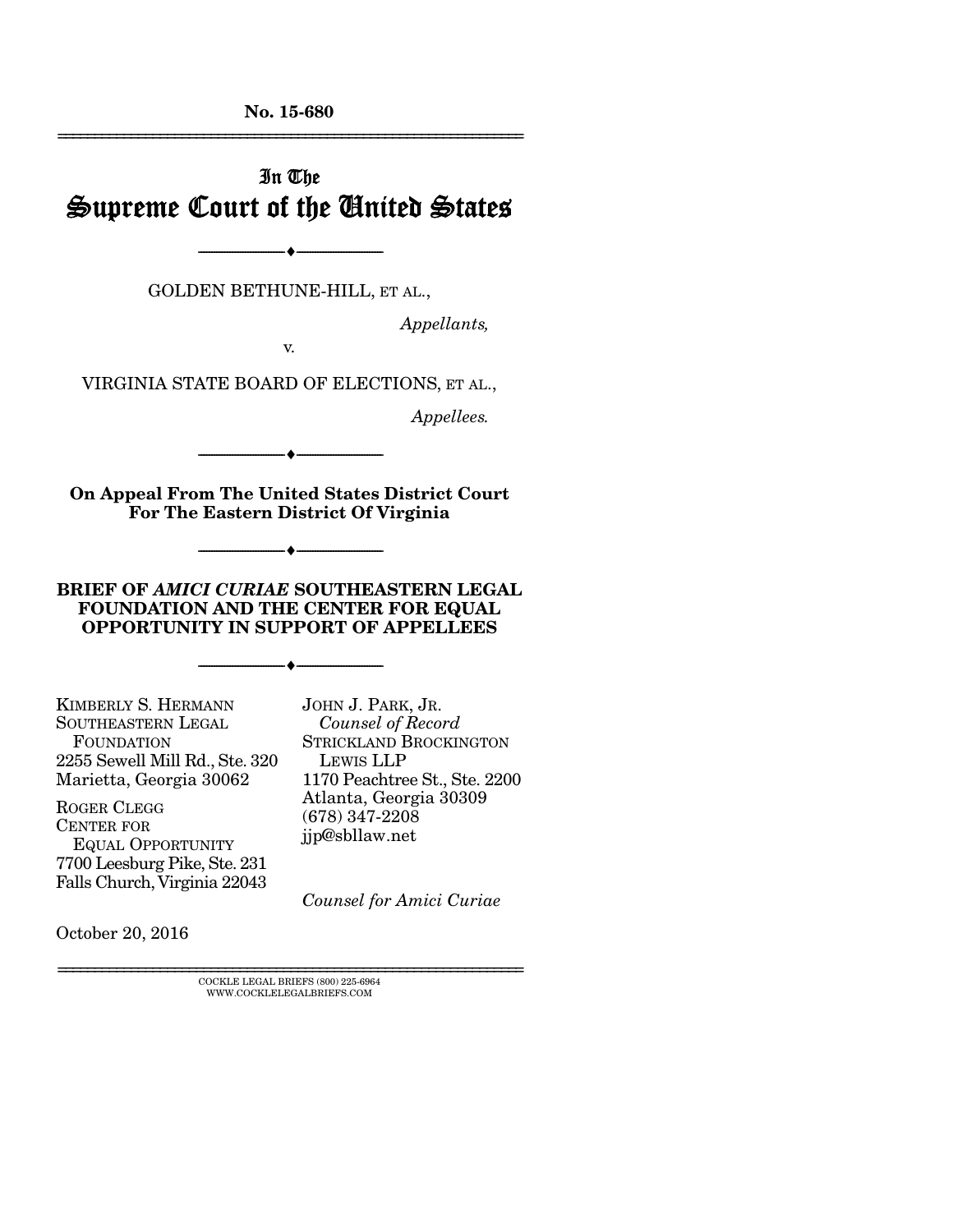#### QUESTION PRESENTED

*Amici* respectfully restate the Questions Presented by the Appellants as follows.

 This case involves a challenge to the redistricting plan for Virginia's House of Delegates. The three-judge court below upheld the plan, concluding that race did not predominate over other race-neutral districting principles. The Appellants contend, among other things, that the plan architects should have engaged in a more sophisticated analysis of electoral results that would have produced districts with only those African-American voters needed to produce a favorable election outcome. Their proposed solution would effectively trap those drafting redistricting plans between the "competing hazards of liability," *Wygant v. Jackson Bd. of Educ.*, 476 U.S. 267, 291 (1986) (O'Connor, J., concurring), of compliance with the Voting Rights Act and avoiding unconstitutional racial gerrymandering.

The Question Presented is:

 Whether Section 2 of the Voting Rights Act should be applied in a way that requires close analysis of electoral results and corresponding sorting of voters even though such an application would entail far greater racial sorting than the alternative chosen by Virginia.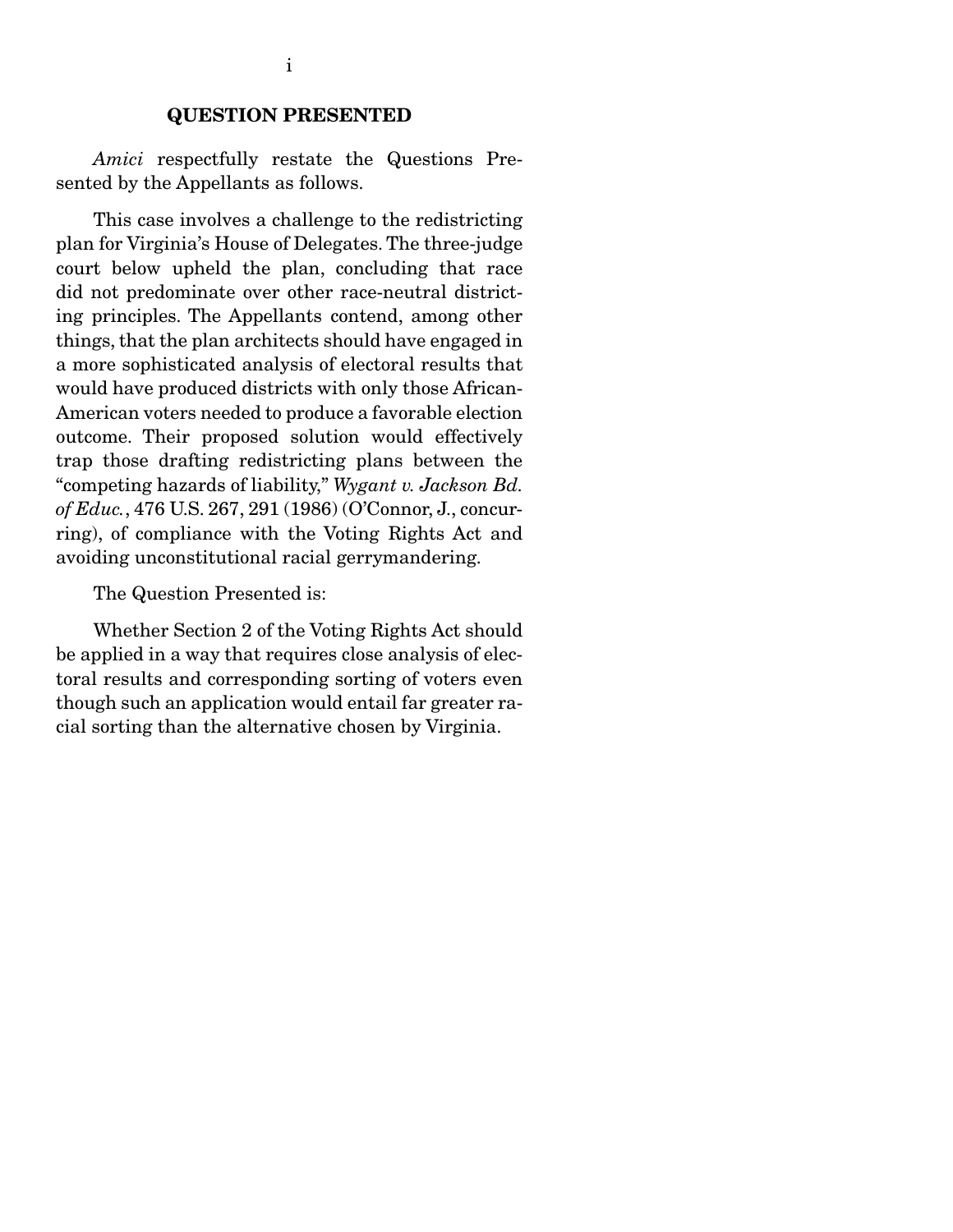# TABLE OF CONTENTS

# Page

| i             |                                                                                                                                            |                                                                                                                                                   |                |  |
|---------------|--------------------------------------------------------------------------------------------------------------------------------------------|---------------------------------------------------------------------------------------------------------------------------------------------------|----------------|--|
| $\mathbf{ii}$ |                                                                                                                                            |                                                                                                                                                   |                |  |
| iv            |                                                                                                                                            |                                                                                                                                                   |                |  |
|               |                                                                                                                                            |                                                                                                                                                   | 1              |  |
|               |                                                                                                                                            |                                                                                                                                                   | $\overline{2}$ |  |
|               |                                                                                                                                            |                                                                                                                                                   | 5              |  |
| L.            |                                                                                                                                            |                                                                                                                                                   | 5              |  |
| П.            |                                                                                                                                            | The Voting Rights Act, its history, and this<br>Court's precedents support the creation of                                                        | 6              |  |
| III.          |                                                                                                                                            | Virginia created majority-minority districts<br>that are reasonably likely to give minority<br>voters an opportunity to elect the candidate<br>12 |                |  |
| IV.           | In evaluating redistricting claims and pro-<br>posed remedies, courts should favor plans<br>that are less reliant on racial balancing over |                                                                                                                                                   | 13             |  |
|               | А.                                                                                                                                         | Requiring a minority group to show that<br>it can be a majority in a single-member<br>district is minimally race-conscious                        | 14             |  |
|               |                                                                                                                                            | B. The first <i>Gingles</i> criterion aids in ground-<br>ing representative districts where peo-                                                  | 16             |  |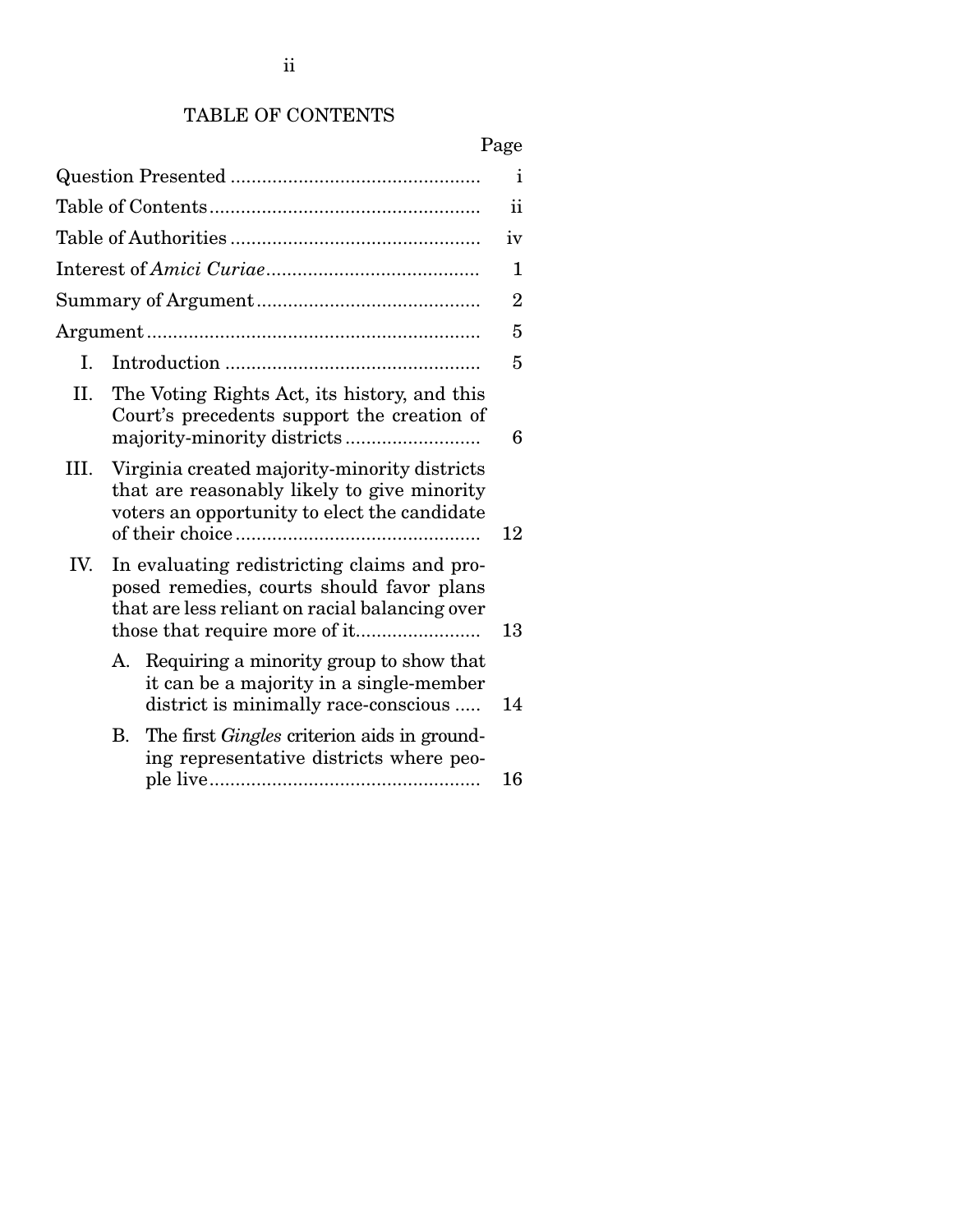TABLE OF CONTENTS – Continued

# Page

|  |  | C. The burden to show that race predomi-<br>nated over other traditional redistrict-<br>ing factors minimizes the intrusiveness | 17 |
|--|--|---------------------------------------------------------------------------------------------------------------------------------|----|
|  |  | D. To implement relief in this and future<br>cases like it will require an unconsti-<br>tutional degree of racial microbalanc-  | 19 |
|  |  | E. Appellants' proposed solution promises<br>nationwide chaos in redistricting                                                  | 22 |
|  |  | V. Appellants improperly seek to use the Vot-<br>ing Rights Act for political purposes                                          | 23 |
|  |  |                                                                                                                                 | 25 |

iii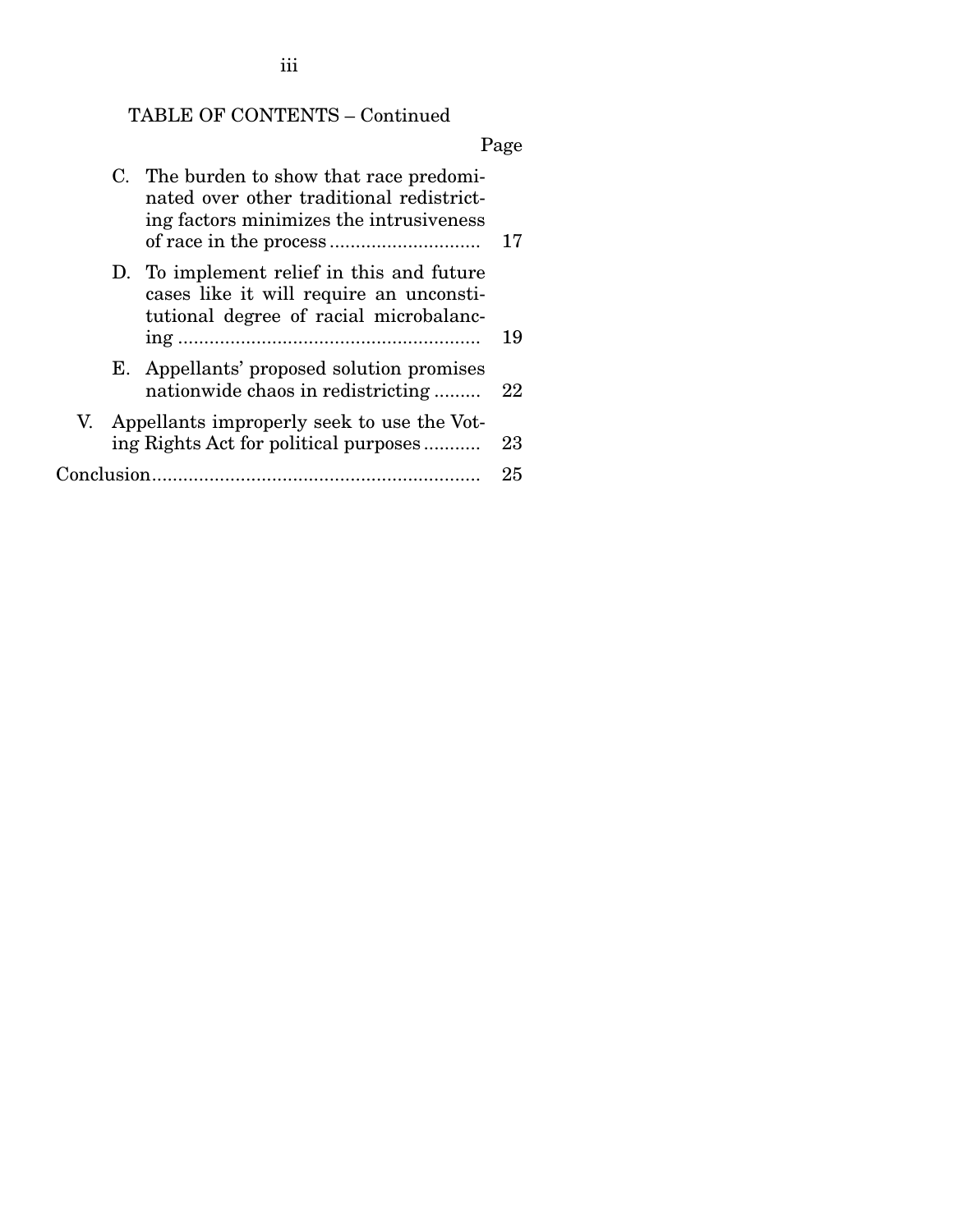# Page

## CASES

| Bartlett v. Strickland, 556 U.S. 1 (2009) passim    |
|-----------------------------------------------------|
|                                                     |
| Chapman v. Meier, 420 U.S. 1 (1975)17               |
| Gaffney v. Cummings, 412 U.S. 735 (1973)5           |
|                                                     |
| Hall v. Virginia, 385 F.3d 421 (4th Cir. 2004)23    |
| Johnson v. De Grandy, 512 U.S. 997 (1994)20, 24     |
| League of United Latin Am. Citizens (LULAC) v.      |
| Metro Broad., Inc. v. FCC, 497 U.S. 547 (1990)4     |
| Miller v. Johnson, 515 U.S. 900 (1995)passim        |
| Nixon v. Kent Cty., 76 F.3d 1381 (6th Cir. 1996) 10 |
| NLRB v. Catholic Bishop of Chicago, 440 U.S.        |
| NW Austin Mun. Util. Dist. No. 1 v. Holder, 557     |
| Regents of Univ. of Cal. v. Bakke, 438 U.S. 265     |
| Shelby Cty. v. Holder, 133 S. Ct. 2612 (2013)1      |
| Thornburg v. Gingles, 478 U.S. 30 (1986)passim      |
| Voinovich v. Quilter, 507 U.S. 146 (1993)6, 7       |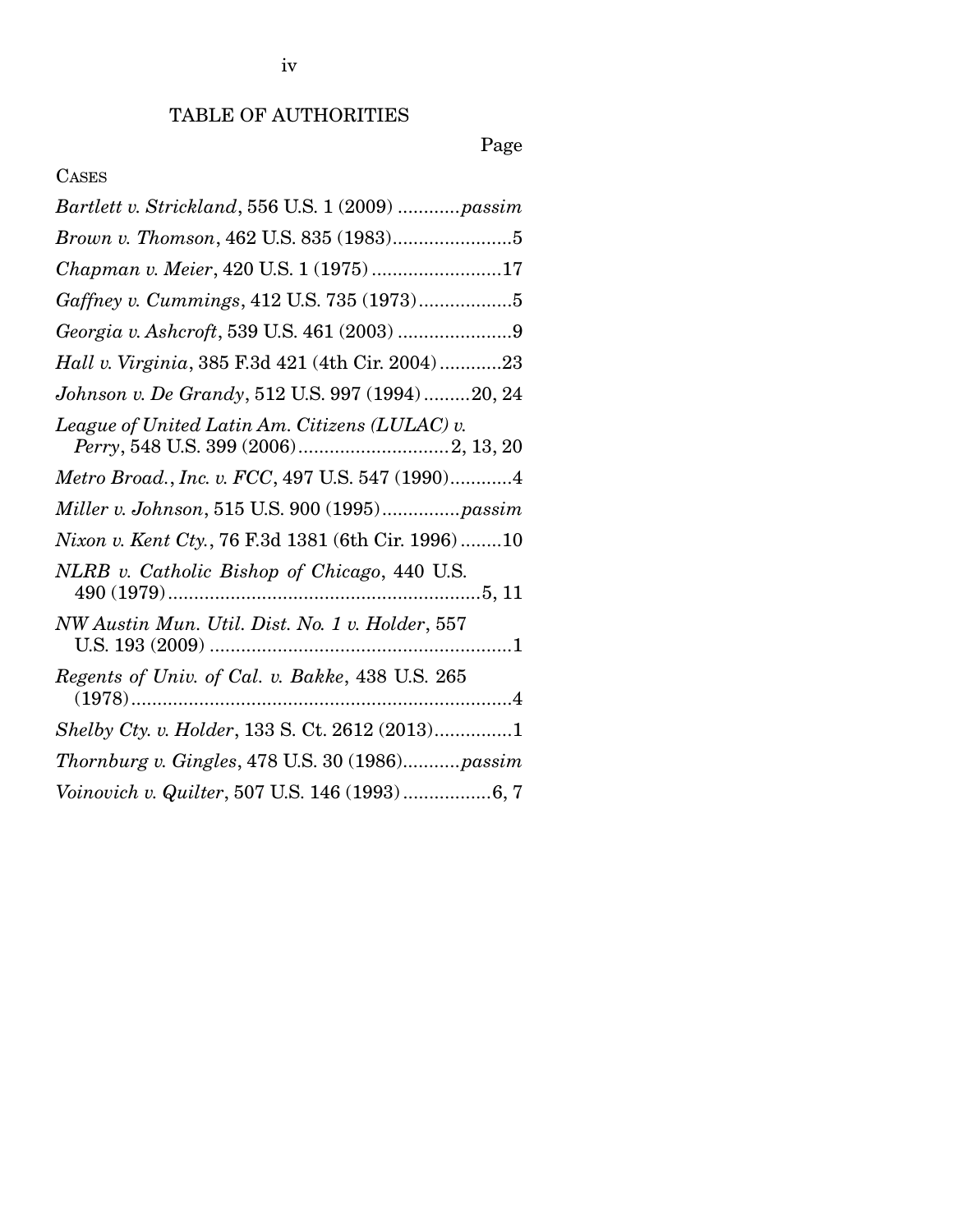## TABLE OF AUTHORITIES – Continued

| Page                                                                                                                                      |
|-------------------------------------------------------------------------------------------------------------------------------------------|
| Whitcomb v. Chavis, 403 U.S. 124 (1971)25                                                                                                 |
| Wygant v. Jackson Bd. of Educ., 476 U.S. 267                                                                                              |
| CONSTITUTION                                                                                                                              |
|                                                                                                                                           |
| <b>STATUTES</b>                                                                                                                           |
|                                                                                                                                           |
|                                                                                                                                           |
| Fannie Lou Hamer, Rosa Parks, and Coretta<br>Scott King Voting Rights Act Reauthorization<br>and Amendments Act of 2006, Pub. L. No. 109- |
| S. Rep. No. 295, 94th Cong., 1st Sess. (1975), re-<br>printed in 1975 U.S.C.C.A.N. 774 10                                                 |
| S. Rep. No. 417, 97th Cong., 2d Sess. 28 (1982),                                                                                          |
| <b>RULES</b>                                                                                                                              |
|                                                                                                                                           |

Sup. Ct. R. 37.6 ............................................................. 1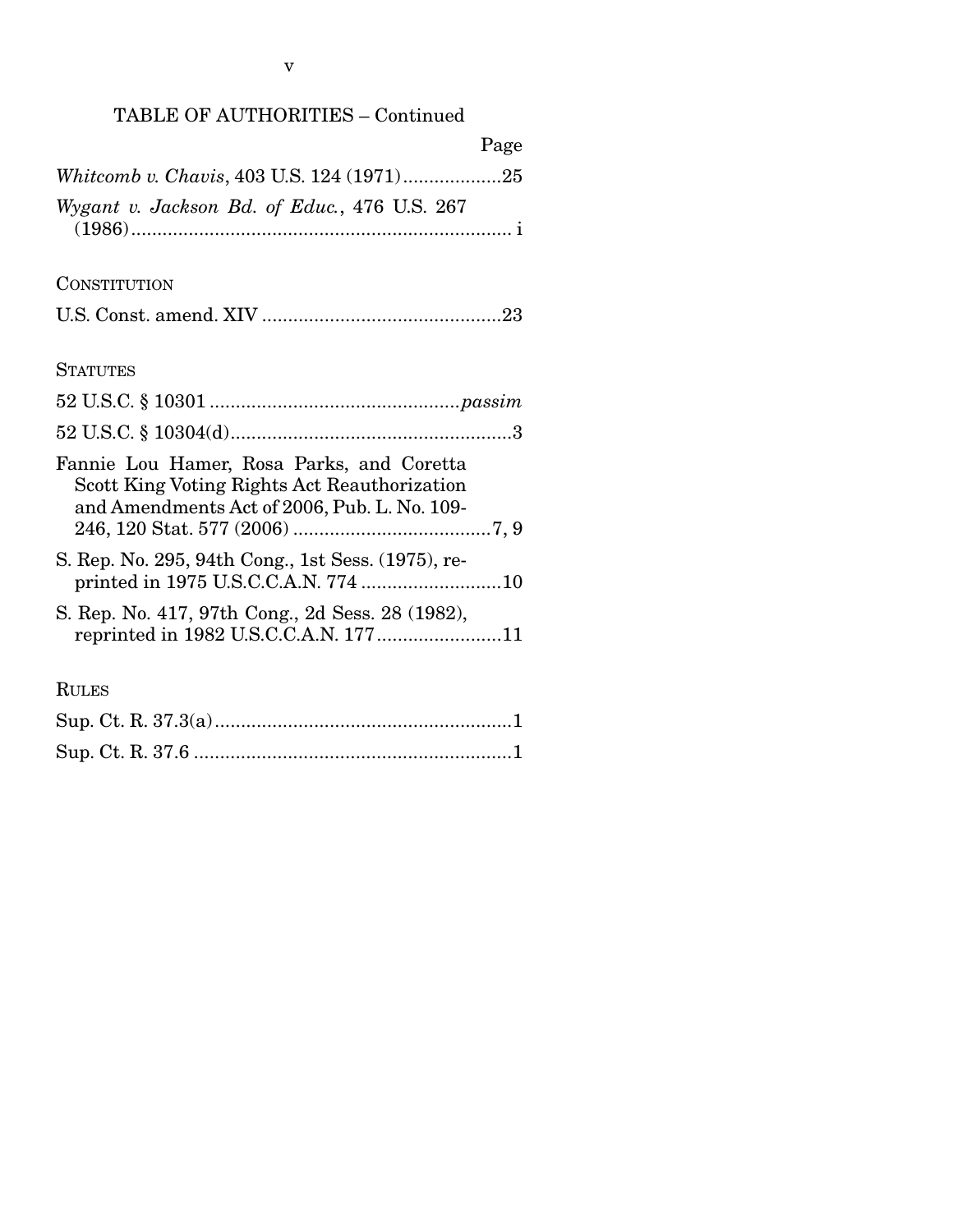## TABLE OF AUTHORITIES – Continued

Page

# OTHER AUTHORITIES

| Katharine I. Butler & Richard Murray, Minority<br>Vote Dilution Suits and the Problem of Two<br>Minority Groups: Can a "Rainbow Coalition"<br>Claim the Protection of the Voting Rights Act?,               |
|-------------------------------------------------------------------------------------------------------------------------------------------------------------------------------------------------------------|
| Message from the President of the United States<br>Related to the Right to Vote, 89th Cong., 1st                                                                                                            |
| Michael A. Carvin & Louis K. Fisher, "A Legisla-<br>tive Task": Why Four Types of Redistricting<br>Challenges Are Not, or Should Not Be, Recog-<br>nized by Courts, 4 Election L.J. 2 (2005)24              |
| Rick G. Strange, Application of Voting Rights<br>Act to Communities Containing Two or More<br>Minority Groups - When is the Whole Greater<br>Than the Sum of the Parts?, 20 Tex. Tech L.                    |
| William H. Frey, Minority Turnout Determined<br><i>the 2012 Election</i> , Brookings Institution (May<br>10, 2013), https://www.brookings.edu/research/<br>minority-turnout-determined-the-2012-election 12 |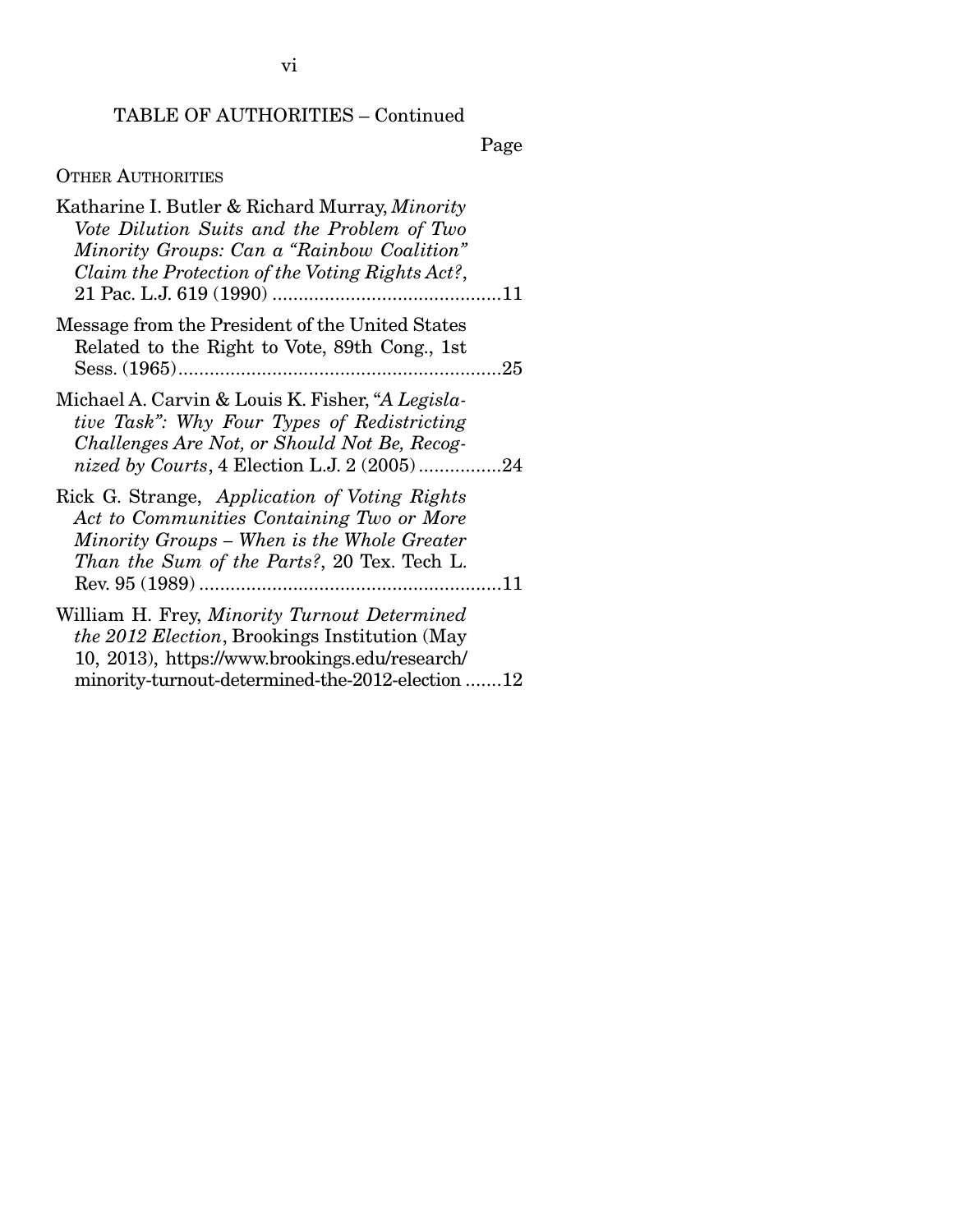### INTEREST OF *AMICI CURIAE*<sup>1</sup>

Southeastern Legal Foundation (SLF), founded in 1976, is a national non-profit, public interest law firm and policy center that advocates constitutional individual liberties, limited government, and free enterprise in the courts of law and public opinion. In particular, SLF advocates for the rigorous enforcement of constitutional limitations on the activities of federal and state governments. Its work extends to cases involving redistricting and is reflected in SLF's filing of *amicus curiae* briefs in cases like *Shelby County v. Holder*, 133 S. Ct. 2612 (2013), and *NW Austin Municipal Utility Dist. No. 1 v. Holder*, 557 U.S. 193 (2009).

 The Center for Equal Opportunity (CEO) is a research and educational organization formed pursuant to Section 501(c)(3) of the Internal Revenue Code and devoted to issues of race and ethnicity. Its fundamental vision is straightforward: America has always been a multiethnic and multiracial nation, and it is becoming even more so. This makes it imperative that our national policies not divide our people according to skin color and national origin. Rather, these policies should emphasize and nurture the principles that unify us. *E pluribus unum . . .* out of many, one. CEO supports

<sup>&</sup>lt;sup>1</sup> All parties have consented to the filing of this brief by blanket consent or individual letter. See Sup. Ct. R. 37.3(a). No counsel for a party has authored this brief in whole or in part, and no person other than *amici curiae*, its members, and its counsel has made monetary contribution to the preparation or submission of this brief. See Sup. Ct. R. 37.6.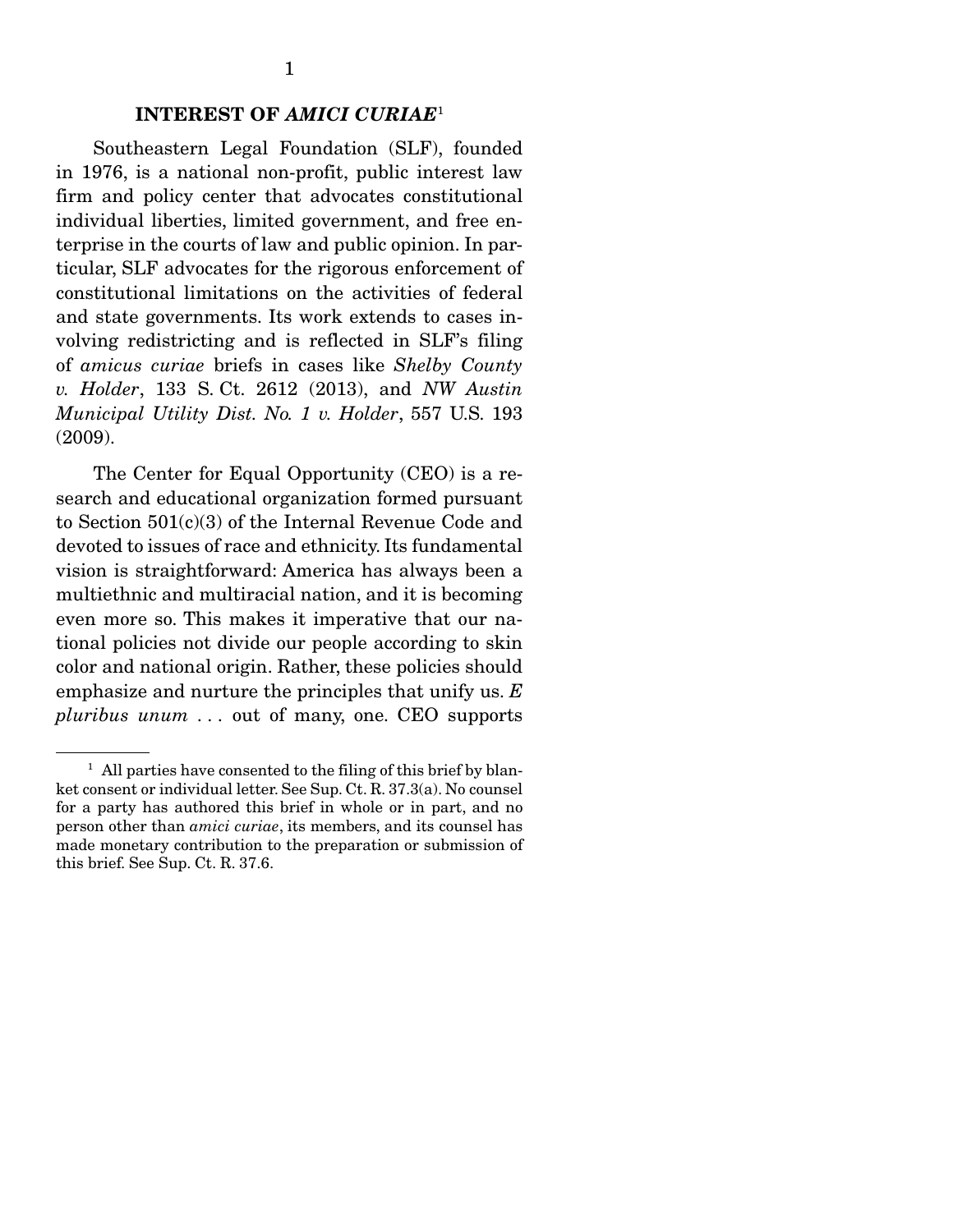color-blind public policies and seeks to block the expansion of racial preferences in all areas, including voting. It has participated as *amicus curiae* in past Voting Rights Act cases, including *Bartlett v. Strickland*, 556 U.S. 1 (2009), and *League of United Latin American Citizens (LULAC) v. Perry*, 548 U.S. 399 (2006). In addition, officials from CEO testified before Congress several times in connection with the 2006 reauthorization of the Voting Rights Act.

*Amici* have a substantial interest in limiting or eliminating the use of race as a factor in redistricting, and contend that the Voting Rights Act cannot and should not be used in such a way that entails far greater racial sorting than the creation of majorityminority districts reasonably calculated to allow the minority community to elect the candidate of its choice.

#### SUMMARY OF ARGUMENT

--------------------------------- ---------------------------------

 In *Thornburg v. Gingles*, 478 U.S. 30 (1976), the Court established a test for determining when Section 2 of the Voting Rights Act, 52 U.S.C. § 10301, would call for the creation of a majority-minority district. Subsequently, in *Bartlett v. Strickland*, 556 U.S. 1 (2009), the plurality concluded that Section 2 of the Voting Rights Act "does not mandate creating or preserving crossover districts." *Id*. at 23. Instead, Section 2 requires the creation of majority-minority districts when the *Gingles* conditions are met and allows for the creation of crossover districts. The plurality firmly grounded its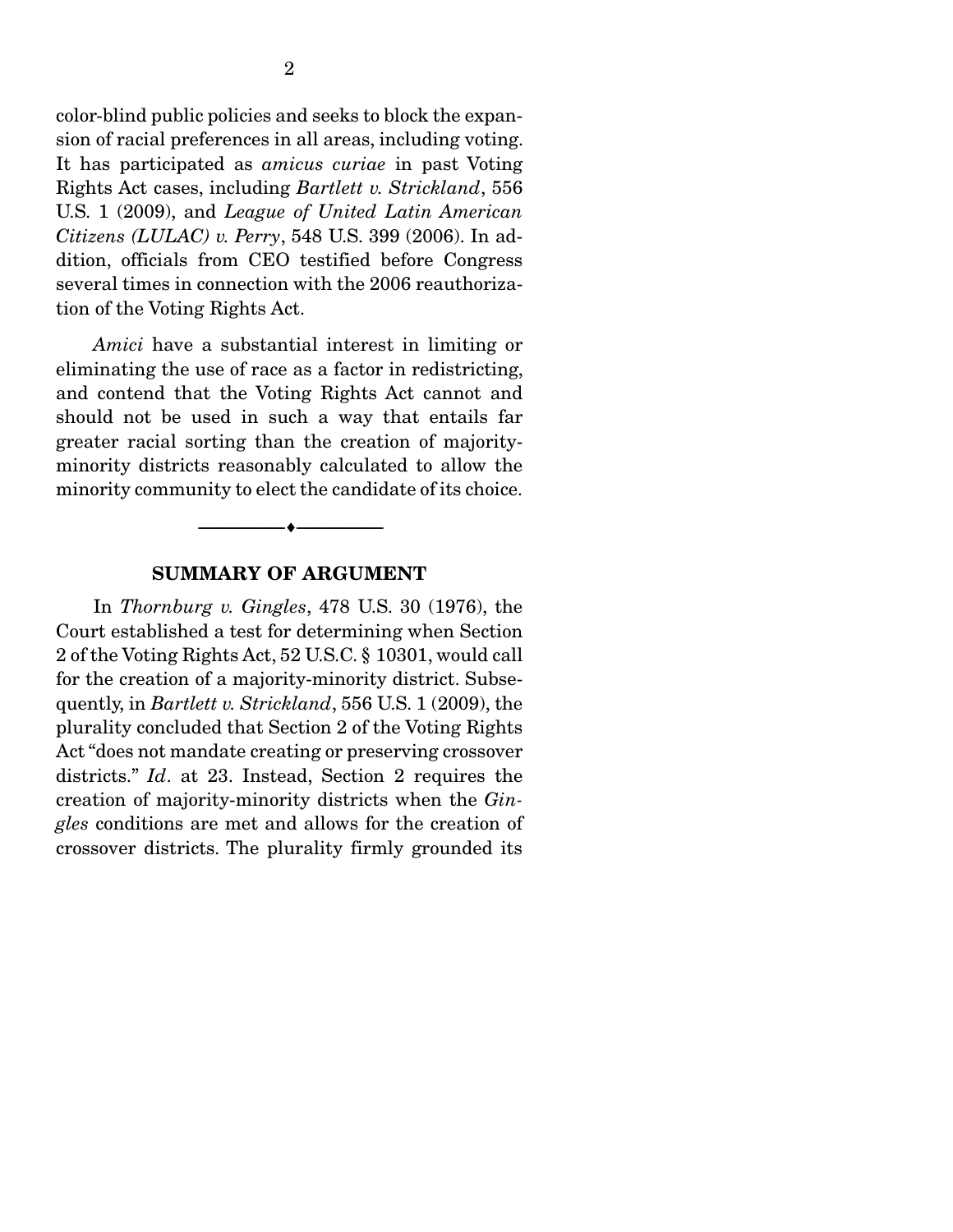decision in the text of the statute, this Court's decisions, and the practical difficulties associated with the alternative. This case provides this Court with another opportunity to reaffirm the validity of the *Bartlett* plurality's reasoning.

 From a practical perspective, this case presents an issue that follows from both *Gingles* and *Bartlett*: What is a majority-minority district in which the minority community has a reasonable opportunity to elect the candidate of its choice? The answer is one in which the minority is "sufficiently large and geographically compact to constitute a majority in a single-member district." *Gingles*, 478 U.S. at 50. And, the end result according to Congress is a district in which the minority voters are able to "elect their preferred candidate of choice." 52 U.S.C. § 10304(d).

 To mandate that those responsible for redistricting engage in a sophisticated analysis of racial voting patterns to ensure that no more minority voters than are absolutely needed to elect the minority community's preferred candidate are included in a district would require a significant degree of racial and political sorting. Courts are generally ill-equipped for that inquiry. More to the point, such racial sorting is, at best, hard to square with the Constitution. *Amici* urge this Court to not encourage further racial division in redistricting, which is all the Appellants offer it.

 Moreover, Appellants would implicitly call for putting African-American voters into a district because of their race, and including white voters to balance things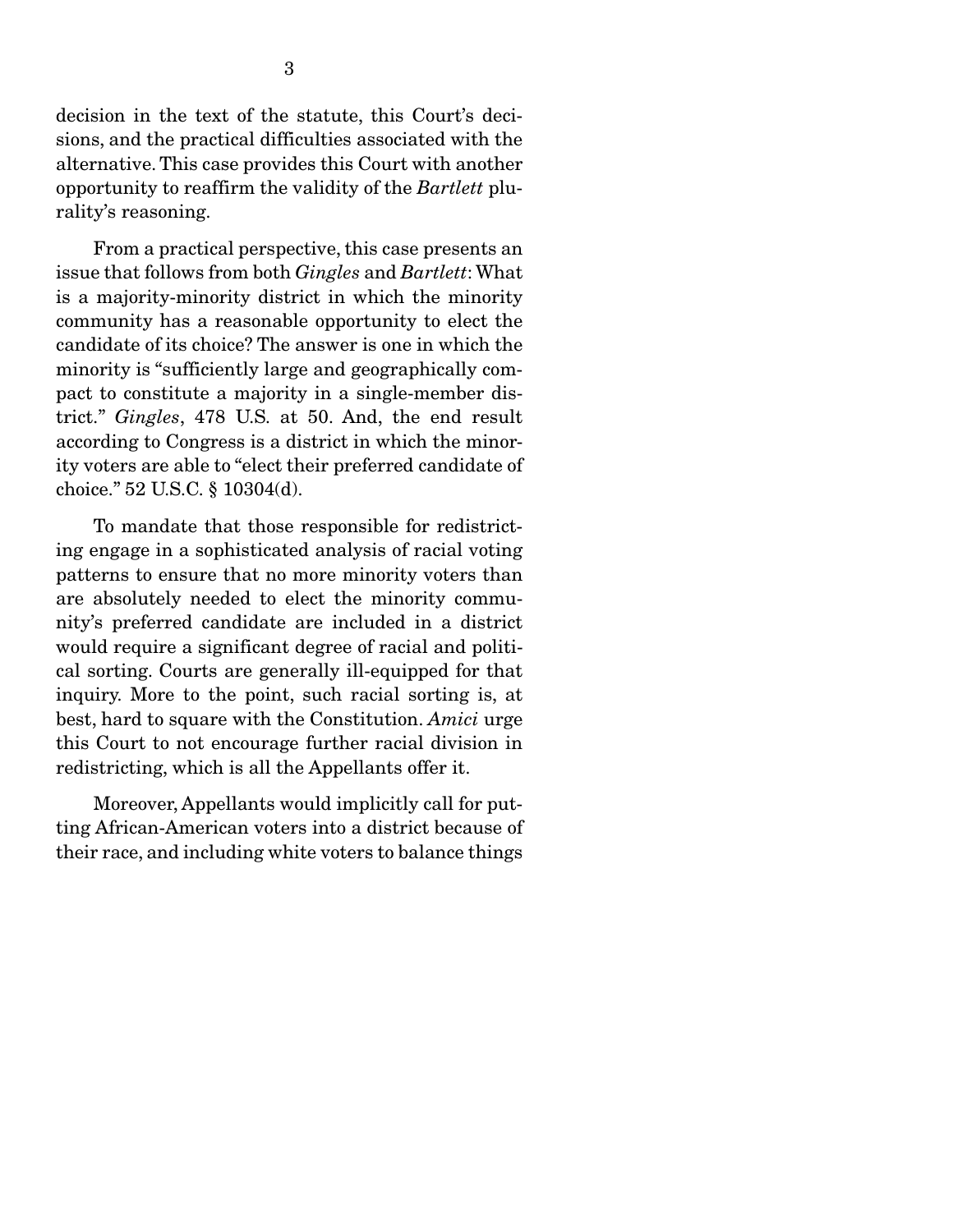out, again because of their race. The government should not consider race when it is drawing voting lines – the lines should be drawn where people live, not based on the color of their skin. With that said, *Amici* recognize that the Voting Rights Act and this Court's decisions appear to require that on some level, race be considered in the redistricting process. However, it is imperative to note that they also require that race not be considered too much or in the wrong way. The Appellants call for just that – the consideration of race to both an excessive extent and in the wrong way.

 To the extent that the Voting Rights Act and this Court's precedents call for the consideration of race in redistricting, those calls should be interpreted narrowly and consistently with the Constitution. "Racial and ethnic distinctions of any sort are inherently suspect and thus call for the most exacting judicial examination . . . . This perception of racial and ethnic distinctions is rooted in our Nation's constitutional and demographic history." *Regents of Univ. of Cal. v. Bakke*, 438 U.S. 265, 291 (1978) (opinion of Powell, J.). In the redistricting context, the harm stems from the fact that "[r]ace-based assignments 'embody stereotypes that treat individuals as the product of their race, evaluating their thoughts and efforts – their very worth as citizens – according to a criterion barred to the Government by history and the Constitution.'" *Miller v. Johnson*, 515 U.S. 900, 912 (1995) (quoting *Metro Broad.*, *Inc. v. FCC*, 497 U.S. 547, 604 (1990) (O'Connor, J., dissenting)).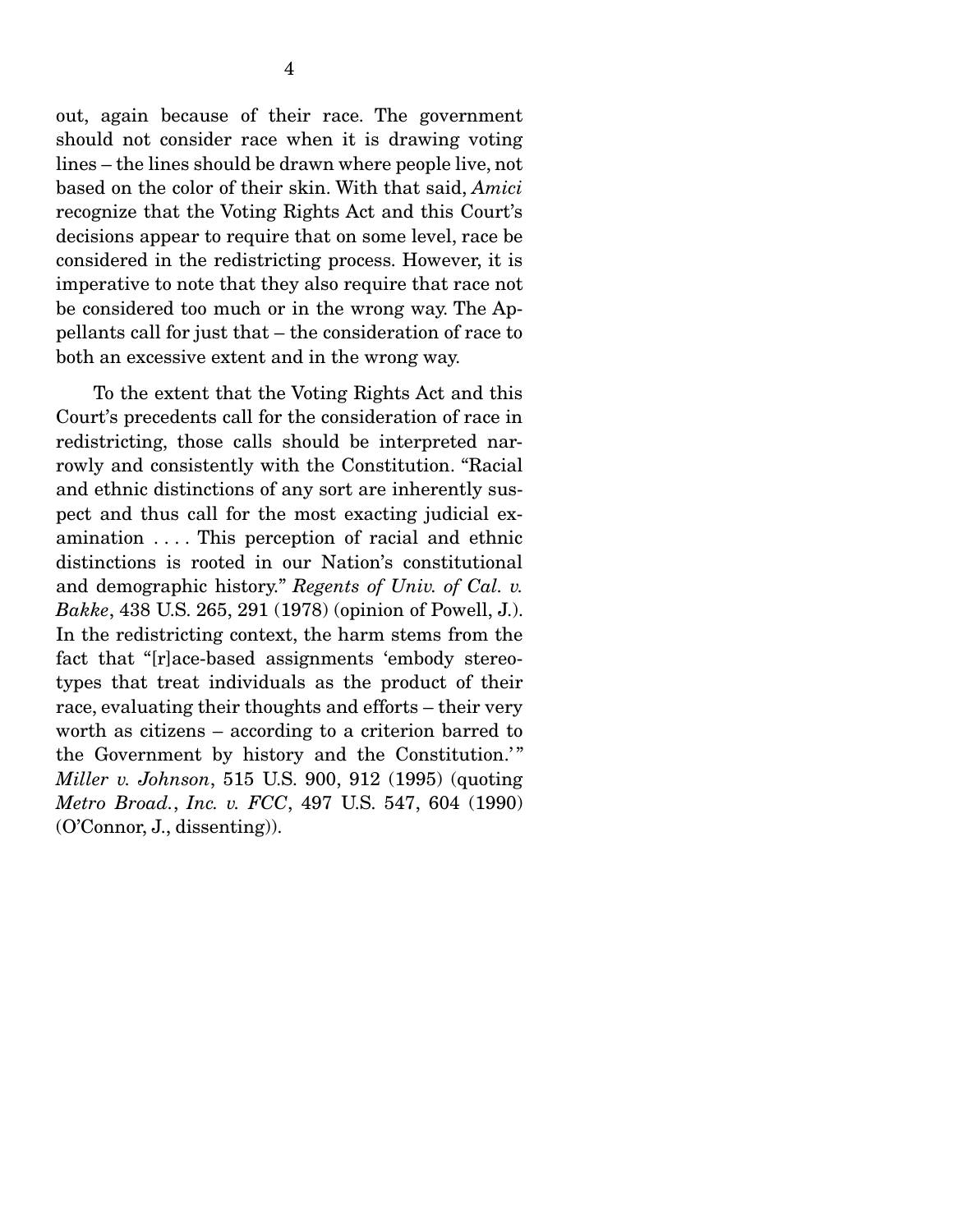In answering the question of how governments should zig and zag in drawing voting districts, this Court's precedents support following a line that is simultaneously most consistent with the statutory text and the Constitution, and least race-conscious. And, likewise, the statutory text should be interpreted so that it avoids raising constitutional issues, that is, in a way that it avoids racial classifications and preferences which are presumptively unconstitutional. See, e.g., *NLRB v. Catholic Bishop of Chicago*, 440 U.S. 490 (1979).

On a more mundane level, race-based redistricting encourages racial essentialism, racial appeals, and identity politics generally. As it does, it discourages interracial coalition building and broader nonracial appeals. Accordingly, when redistricting officials are deciding when to zig and when to zag, that decision should not turn on the skin color of the person who lives in the house.

--------------------------------- ---------------------------------

#### ARGUMENT

#### I. Introduction.

While congressional redistricting is tantamount to a zero-sum exercise, legislative redistricting has traditionally been done to a higher tolerance of population deviation among districts. See *Gaffney v. Cummings*, 412 U.S. 735, 745 (1973) (allowing "minor deviations from mathematical equality" for state and local redistricting plans); see also *Brown v. Thomson*, 462 U.S.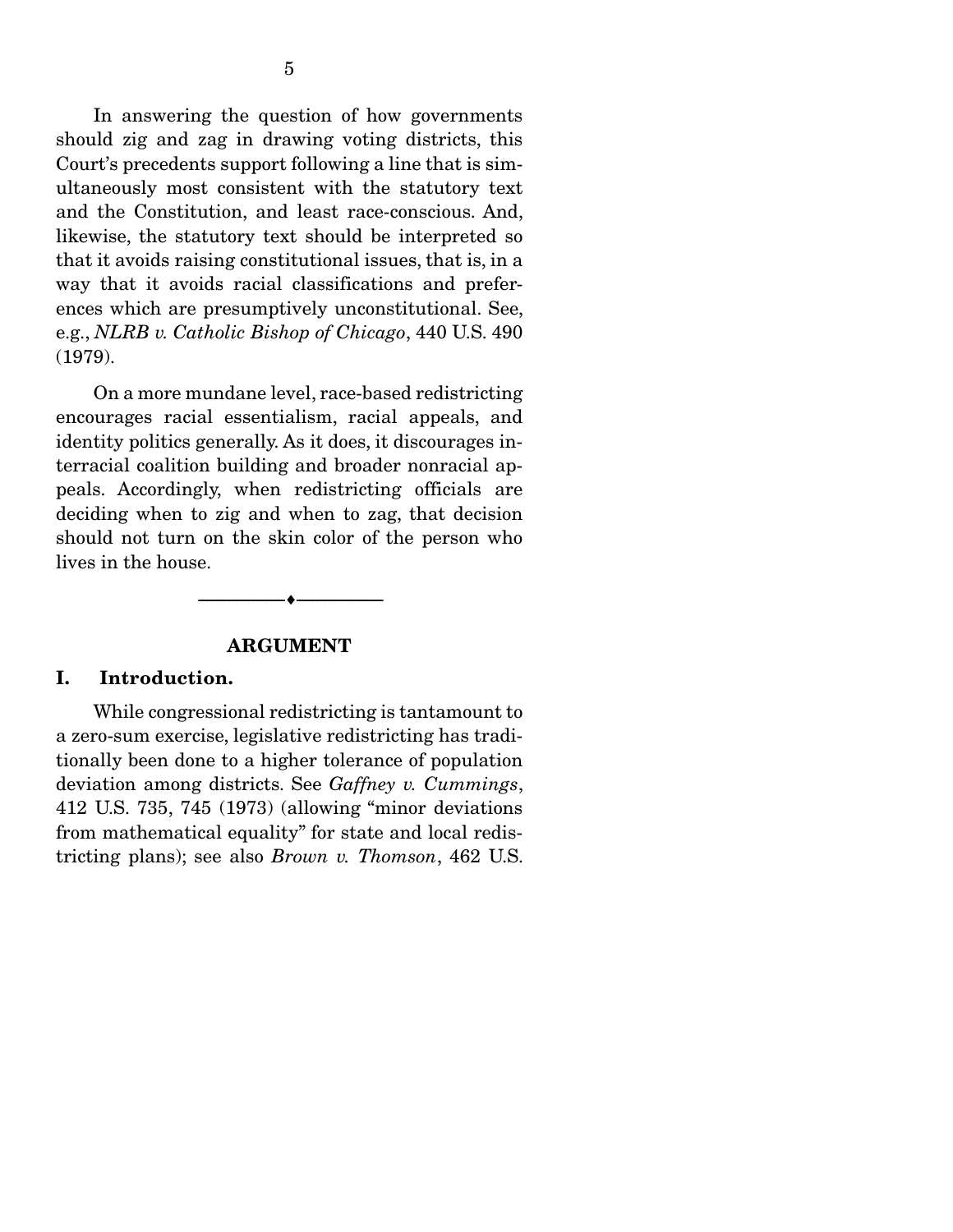835, 842 (1983) ("Our decisions have established, as a general matter, that an apportionment plan with a maximum population deviation under 10% falls within this category of minor deviations."). That said, in the most recent round of legislative redistricting, a number of states, including Virginia, found a tighter tolerance appropriate. Even so, the presence of a tolerance of 2% or 5% means that population will have to be reallocated.

 As a general matter, the reallocation of population will drag districts away from rural areas and toward urban and suburban areas. Further, *Amici* understand that all of the majority-minority districts in Virginia were underpopulated, some significantly. The plan's drafters had to try to preserve the majority-minority districts and repopulate them by drawing from overpopulated contiguous areas of the State.

## II. The Voting Rights Act, its history, and this Court's precedents support the creation of majority-minority districts.

 Congress enacted Section 2 of the Voting Rights Act to guarantee that a minority group is not denied, on account of race, color, or language minority status, the ability "to elect its candidate of choice on an equal basis with other voters[,]" *Voinovich v. Quilter*, 507 U.S. 146, 153 (1993), and to prohibit voting qualifications, standards, practices and procedures that deny the right to vote. See 52 U.S.C. § 10301. Specifically, the statute bars voting qualifications, standards, practices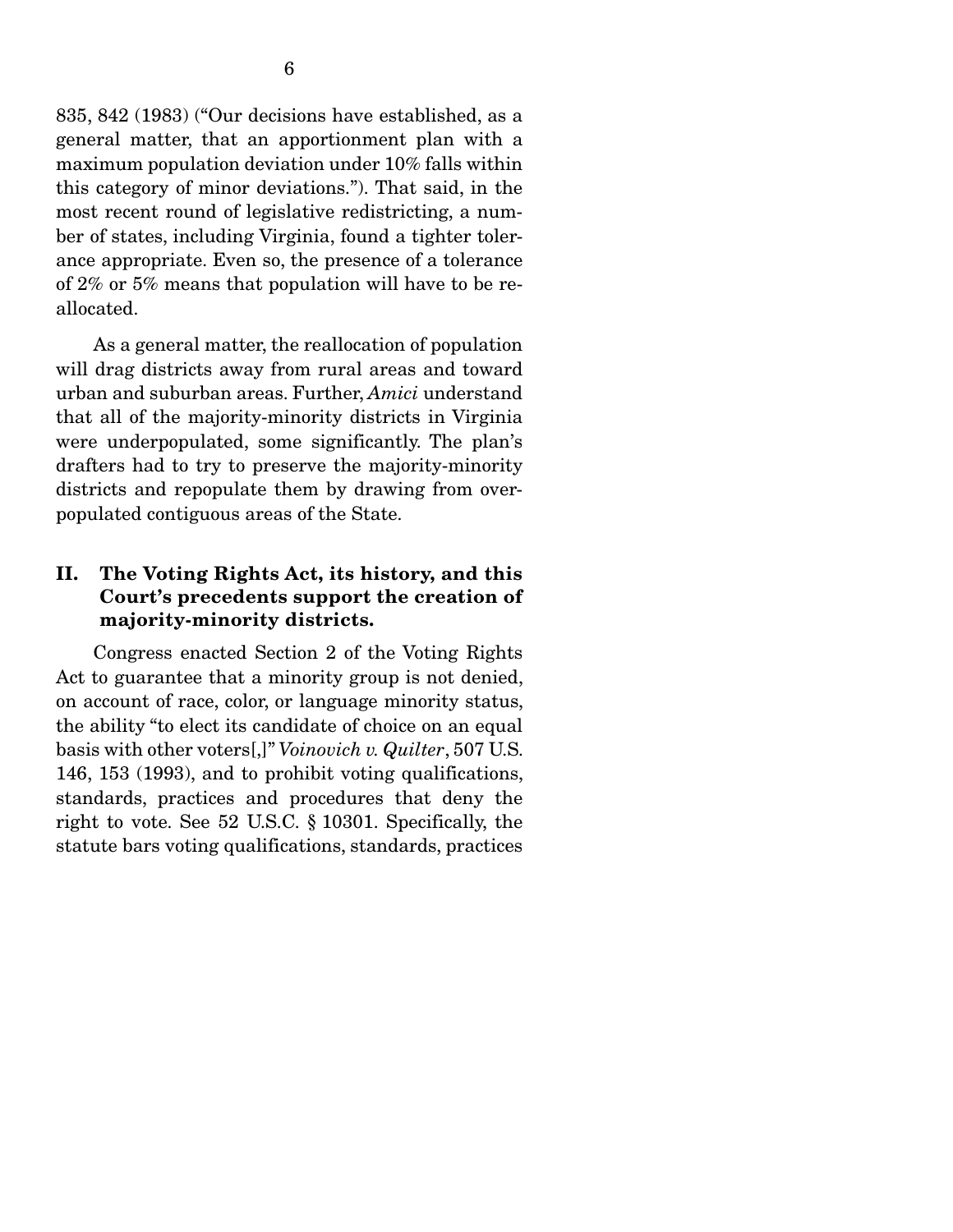and procedures that "result[] in a denial or abridgement of the right of any citizen of the United States to vote on account of *race* . . . [,]" 52 U.S.C. § 10301(a) (emphasis added), and looks at whether a voting practice provides a minority with "less opportunity than other members of the electorate to . . . elect representatives of their choice." *Id*. at § 10301(b).

 To be sure, the objective of Section 2 is not to ensure that a candidate supported by minority voters can be elected in a district. Nonetheless, when Congress spoke last, it sought to protect the ability of minority voters to "elect their preferred candidates of choice." See Fannie Lou Hamer, Rosa Parks, and Coretta Scott King Voting Rights Act Reauthorization and Amendments Act of 2006, Pub. L. No. 109-246, § 5(d), 120 Stat. 577 (2006). And, the way to do that is by drawing majority-minority districts.

 In *Gingles*, the Court considered a challenge to a multi-member districting plan that was said to dilute the votes of minority voters. It held that a singlemember districting plan could be a remedy if three conditions were met. The first focused on the size of the minority community. The Court held that a group too small to be a district majority "cannot maintain that they would have been able to elect representatives of their choice." 478 U.S. at 50 n.17. In doing so, the *Gingles* Court concluded that the opportunity "to elect" protected by Section 2 is the ability of a protected class to elect a representative of its choice, by "dictat[ing] electoral outcomes *independently*." *Voinovich*, 507 U.S.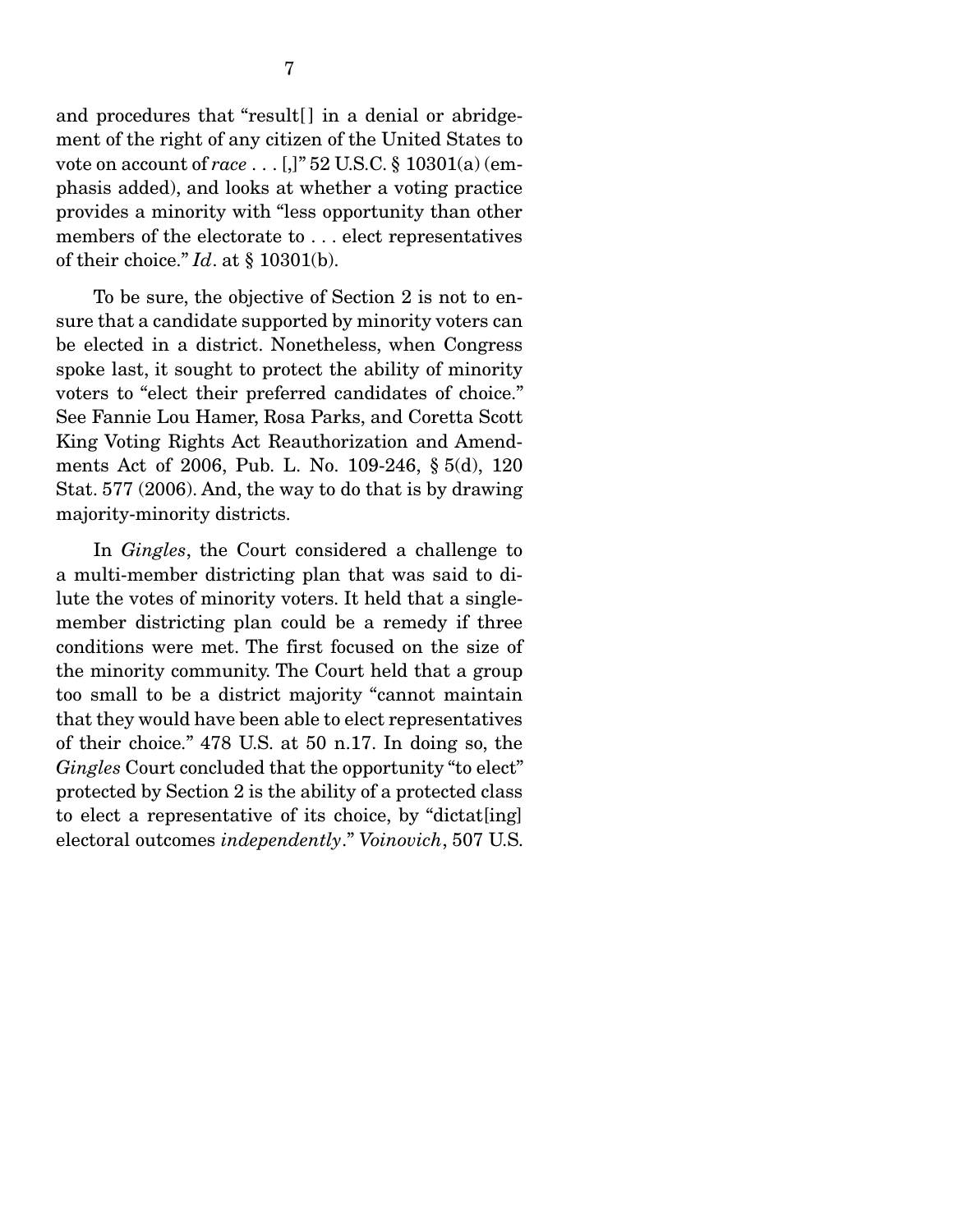at 154 (emphasis added); see also *Gingles*, 478 U.S. at 67-68.

 More specifically, the *Gingles* Court set forth the following test to determine when a vote dilution claim directed at a multi-member districting scheme may proceed – a minority group must  $(1)$  "demonstrate that it is sufficiently large and geographically compact to constitute a majority in a single-member district[,]" (2) show that it is "politically cohesive," and (3) establish "that the white majority votes sufficiently as a bloc to enable it . . . to defeat the minority's preferred candidate." 478 U.S. at 50-51.

 As noted, satisfaction of the *Gingles* test can, and has, resulted in the drawing of majority-minority districts. Notably, in the almost 40 years since *Gingles*, the majority-minority districts that could be drawn have been drawn. But, as this Court has explained, the statutory text and the Constitution demand that parties challenging a redistricting plan "show . . . that race was the *predominant* factor motivating the legislature's decision to place a significant number of voters within or without a particular district." *Miller*, 515 U.S. at 916 (emphasis added).

 While Section 2, as interpreted by the *Gingles* Court allows for vote dilution claims under particular circumstances, the *Bartlett* plurality held that Section 2 of the Voting Rights Act does not require the creation of "crossover districts" – a district where the minority voting population "make[s] up less than a majority of the voting-age population . . . [but] is large enough to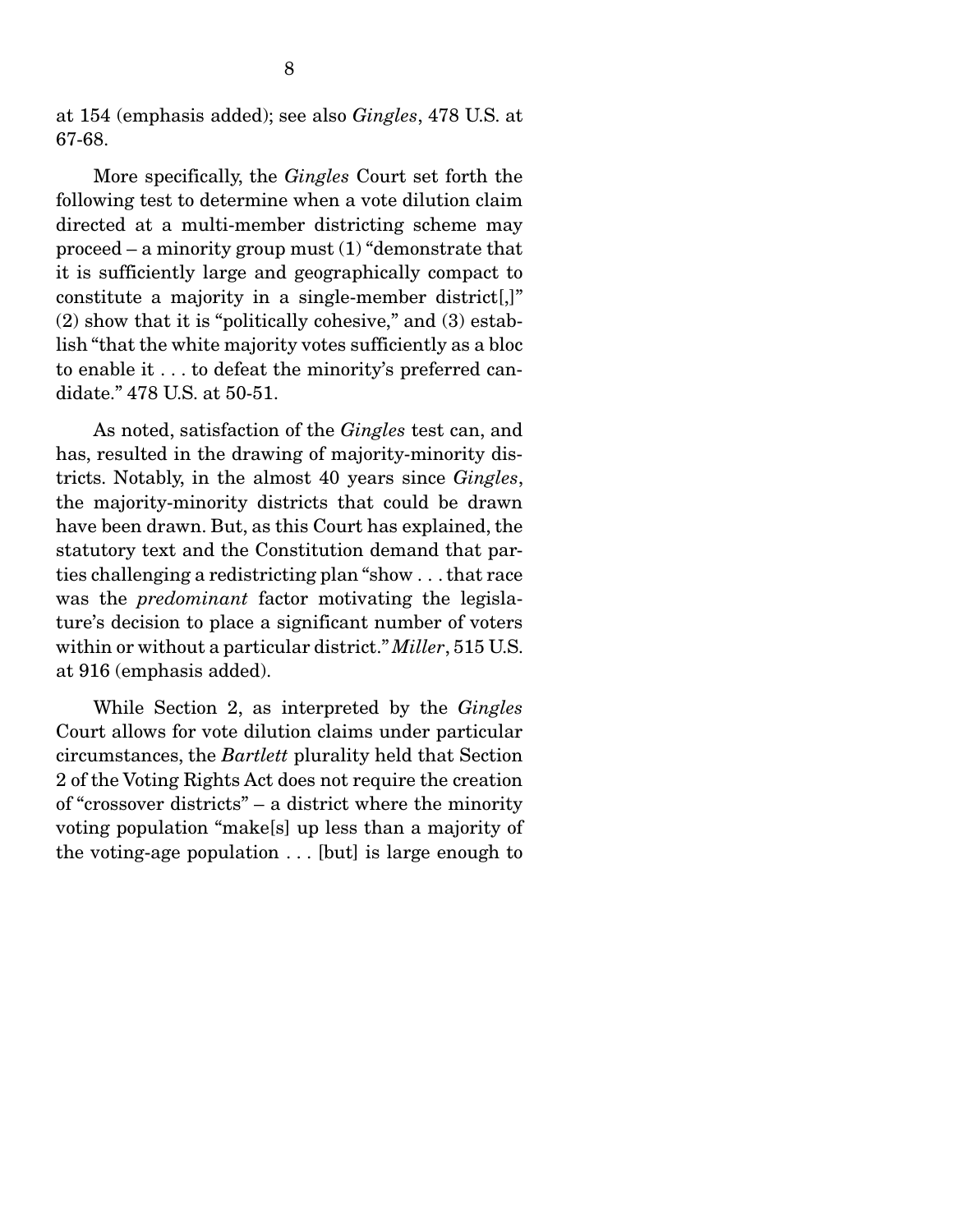elect the candidate of its choice with help from voters who are members of the majority and who cross over to support the minority's preferred candidate." *Bartlett*, 556 U.S. at 13. Noting that it relied on the statutory language, this Court's precedents, and prudential considerations, the plurality "decline[d] to depart from the uniform interpretation of § 2 that has guided federal courts and state and local officials for more than 20 years." *Id*. at 19.

 In particular, Congress has not wavered in its preference for majority-minority districts. This can be seen in two ways. First, when Congress amended the Voting Rights Act in 2006, one of the changes that it made was to reject this Court's reasoning in *Georgia v. Ashcroft*, 539 U.S. 461 (2003). There, the Court held that Georgia's drawing of several crossover districts in its legislative plans did not mean that those plans resulted in retrogression in violation of Section 5. It explained that a state could comply with Section 5 by choosing to draw majority-minority districts or by "creat[ing] a greater number of districts in which it is likely – although perhaps not quite as likely as under the benchmark plan – that minority voters will be able to elect candidates of their choice" *Id*. at 480. But, Congress thought that the decision "significantly weakened" the Voting Rights Act's "effectiveness" because it "misconstrued Congress' original intent . . . and narrowed the protections afforded by Section 5 of such Act." See Fannie Marie Hamer, Rose Parks, and Coretta Scott King Voting Rights Act Reauthorization and Amendments Act of 2006, *supra* at § 2(b)(6).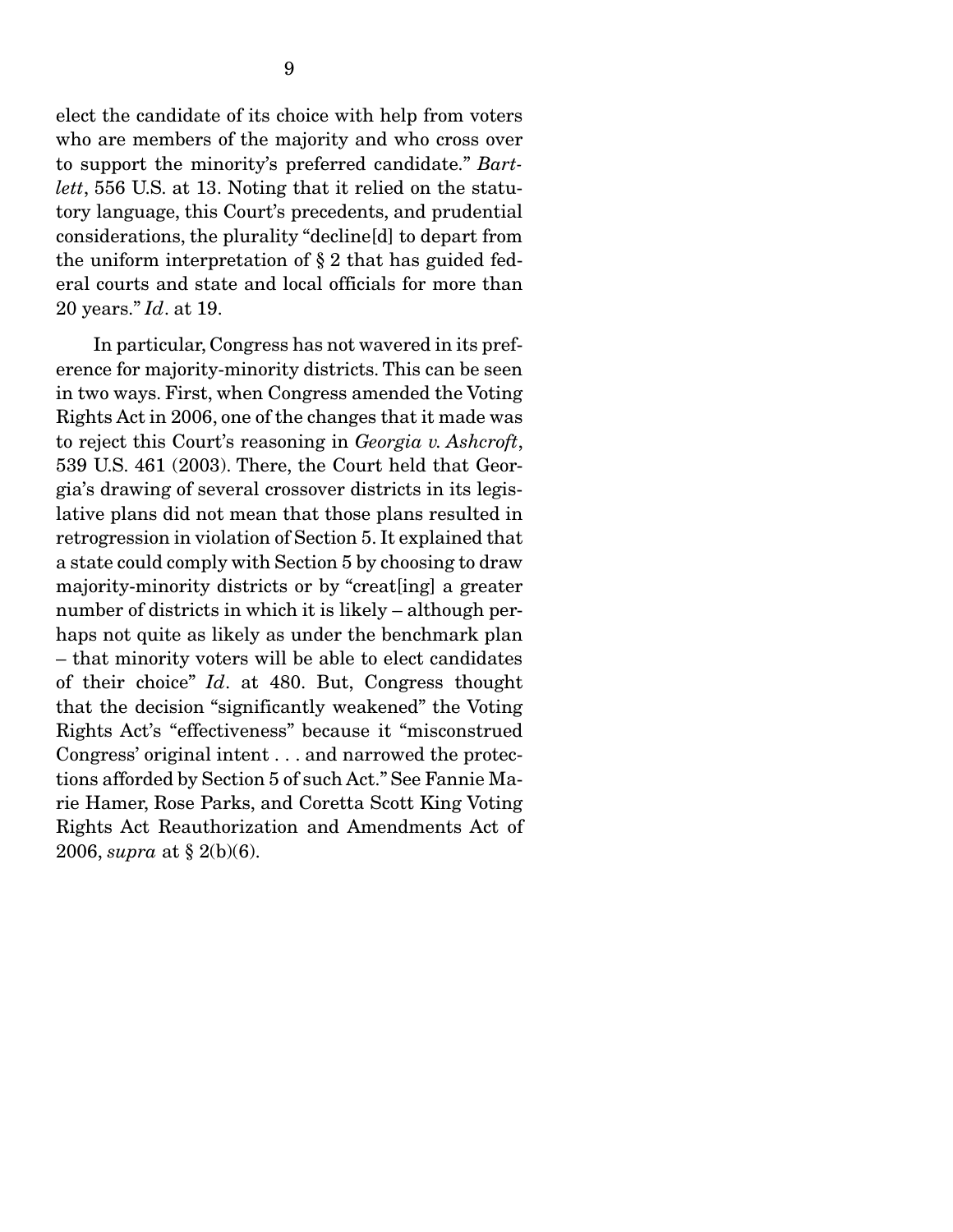Subsequently, in her *Bartlett* dissent, Justice Ginsburg encouraged Congress to change the statute to, arguably, require crossover districts. 556 U.S. at 44 (Ginsburg, J., dissenting) ("Today's decision returns the ball to Congress' court. The Legislature has just cause to clarify beyond debate the appropriate reading of § 2."). Congress has not acted on Justice Ginsburg's suggestion. In the absence of congressional action, this Court should proceed cautiously so as not to exceed the scope of the Voting Rights Act.

 This rings especially true where neither the statutory text nor the legislative history supports the concept of crossover districts. As the Sixth Circuit Court of Appeals has pointed out, the Voting Rights Act speaks of "citizens" not "classes" of them; a violation is established when political processes are not equally open to the "members" of a protected class; and, one consideration is the extent to which the "members of a protected class" have been elected to office. *Nixon v. Kent Cty.*, 76 F.3d 1381, 1386-87 (6th Cir. 1996); see also 52 U.S.C. § 10301(b). The Sixth Circuit also noted that the only time the "aggregation of separately protected groups" is addressed in the Voting Rights Act, such aggregation is excluded for language minorities seeking to meet the numerical thresholds for foreignlanguage ballots. See *Nixon*, 76 F.3d at 1387 n.7. The committee reports for the 1975 amendments make no reference to an "aggregation" or coalition of voters, the "voluminous" legislative history for the 1982 amendments "contains no reference to a 'coalition' suit," and there is nothing to that effect since. See S. Rep. No. 295,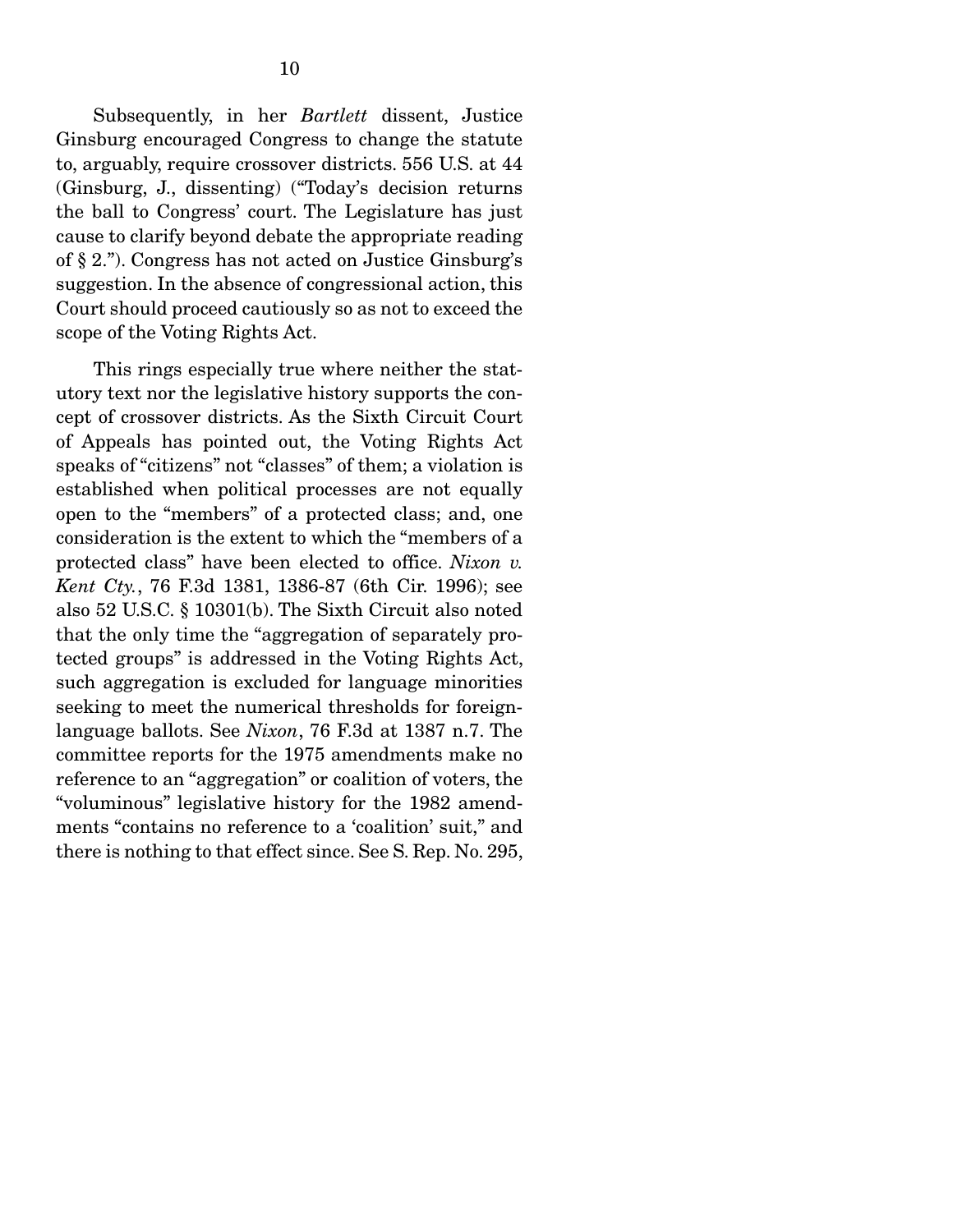94th Cong., 1st Sess. (1975), reprinted in 1975 U.S.C.C.A.N. 774; S. Rep. No. 417, 97th Cong., 2d Sess. 28 (1982), reprinted in 1982 U.S.C.C.A.N. 177, 205; Katharine I. Butler & Richard Murray, *Minority Vote Dilution Suits and the Problem of Two Minority Groups: Can a "Rainbow Coalition" Claim the Protection of the Voting Rights Act?*, 21 Pac. L.J. 619, 642 (1990) ("no reference" in "voluminous" 1982 legislative history); Rick G. Strange, *Application of Voting Rights Act to Communities Containing Two or More Minority Groups – When is the Whole Greater Than the Sum of the Parts?*, 20 Tex. Tech L. Rev. 95, 111-12 n.99 (1989) ("no answer" concerning coalition suits).

 While the Voting Rights Act and this Court's decisions appear to require that race be considered in the redistricting process, in addition to those limits discussed herein, that consideration is constitutionally limited: Race may not be considered too much or in the wrong way. This case presents yet another iteration of the question where the line should be drawn. This case also presents an opportunity for this Court to answer that question by following the line that is simultaneously most consistent with the statutory text, least race-conscious, and avoids unconstitutional racial classifications and preferences. See generally, e.g., *Catholic Bishop of Chicago*, 440 U.S. 490.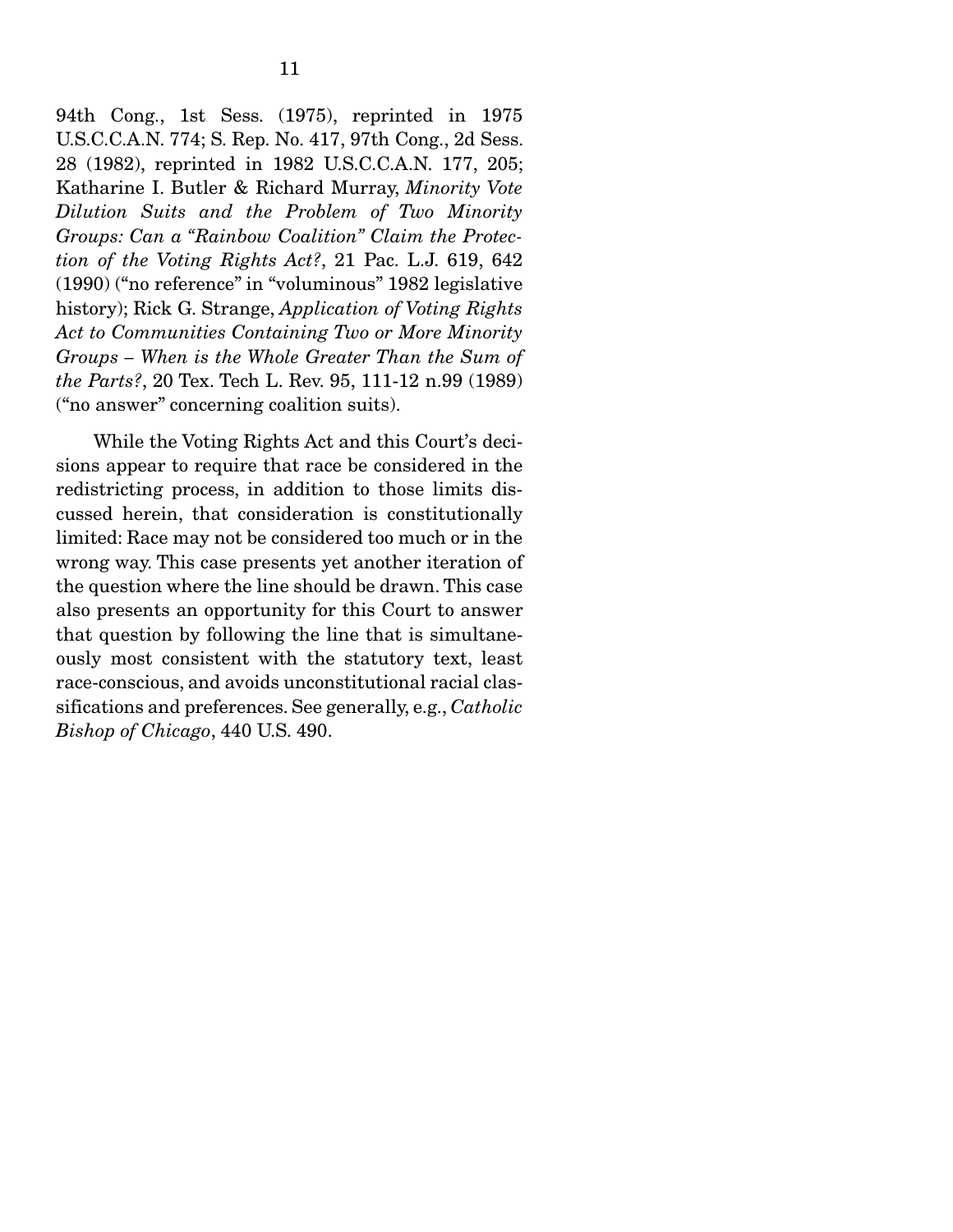## III. Virginia created majority-minority districts that are reasonably likely to give minority voters an opportunity to elect the candidate of their choice.

 The Appellants complain that the plan drafters created majority-minority districts that have an African-American voting-age population (BVAP) of 55% instead of a majority-minority district with a BVAP of, perhaps, 52 or 53%. They not only overlook the fact that a district with a BVAP of 55% is one that likely contains a working majority, they fail to explain where those shed BVAP voters will go.

 Voting-age population (VAP) does not measure registration or participation rates. Some residents of voting age, like felons who have been disenfranchised, cannot register to vote, but they are included in the VAP. Others who can register to vote choose not to, but they too are included in the VAP. Finally, many of those who are registered to vote choose not to vote for a variety of reasons. The effect of these factors means that a BVAP of 55% is, in fact, less secure than it sounds.

 Moreover, voter turnout is affected by factors other than BVAP. The quality of candidates, the state of political parties, and the strength of incumbents can all affect the willingness of voters to participate in an election. As it is, in the 2012 presidential election, some 67% of the nation's registered voters cast a ballot, and the turnout rate of African-American voters exceeded that of white voters. See William H. Frey, *Minority*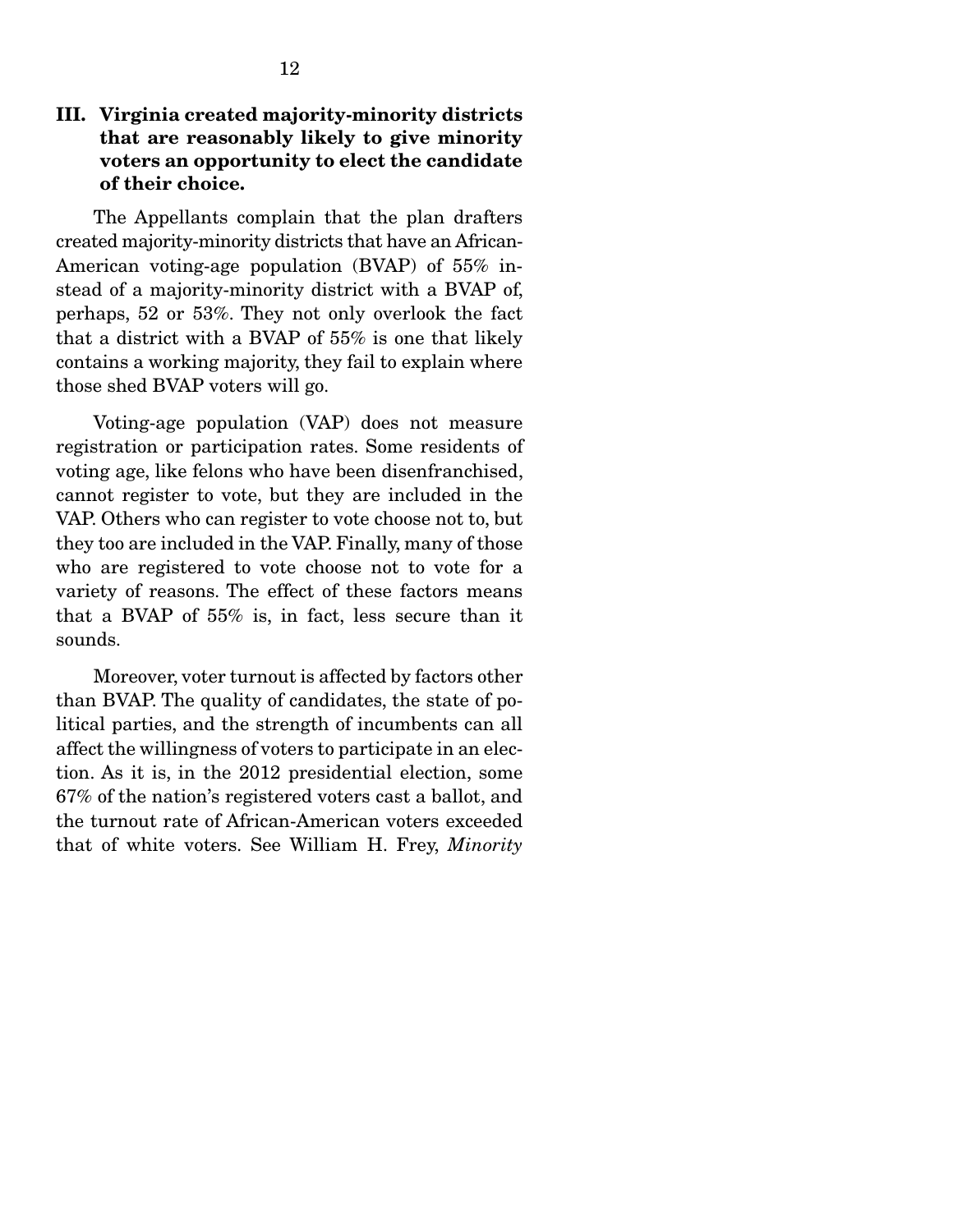*Turnout Determined the 2012 Election*, Brookings Institution (May 10, 2013), https://www.brookings.edu/ research/minority-turnout-determined-the-2012-election (citing, "the historically noteworthy finding that black turnout rates in 2012 exceeded that of whites for the first time"). The challenge for the Appellants is to justify the assumption that the same result will hold in future Virginia elections, which typically take place in off-presidential years.

## IV. In evaluating redistricting claims and proposed remedies, courts should favor plans that are less reliant on racial balancing over those that require more of it.

 In *Bartlett*, the plurality observed that interpreting Section 2 to require the creation of crossover districts would give rise to "serious constitutional concerns under the Equal Protection Clause." 556 U.S. at 21. The *Bartlett* holding that a majority of minority voters is required before Section 2 will require action effectively cabins the consideration of race in the redistricting process. So does assigning the burden of showing that race predominated over other race-neutral redistricting criteria to the plaintiff. This Court should reject the Appellants' invitation to " 'unnecessarily infuse race into virtually every redistricting....'" *Id*. (quoting *LULAC*, 548 U.S. at 446 (opinion of Kennedy, J.)).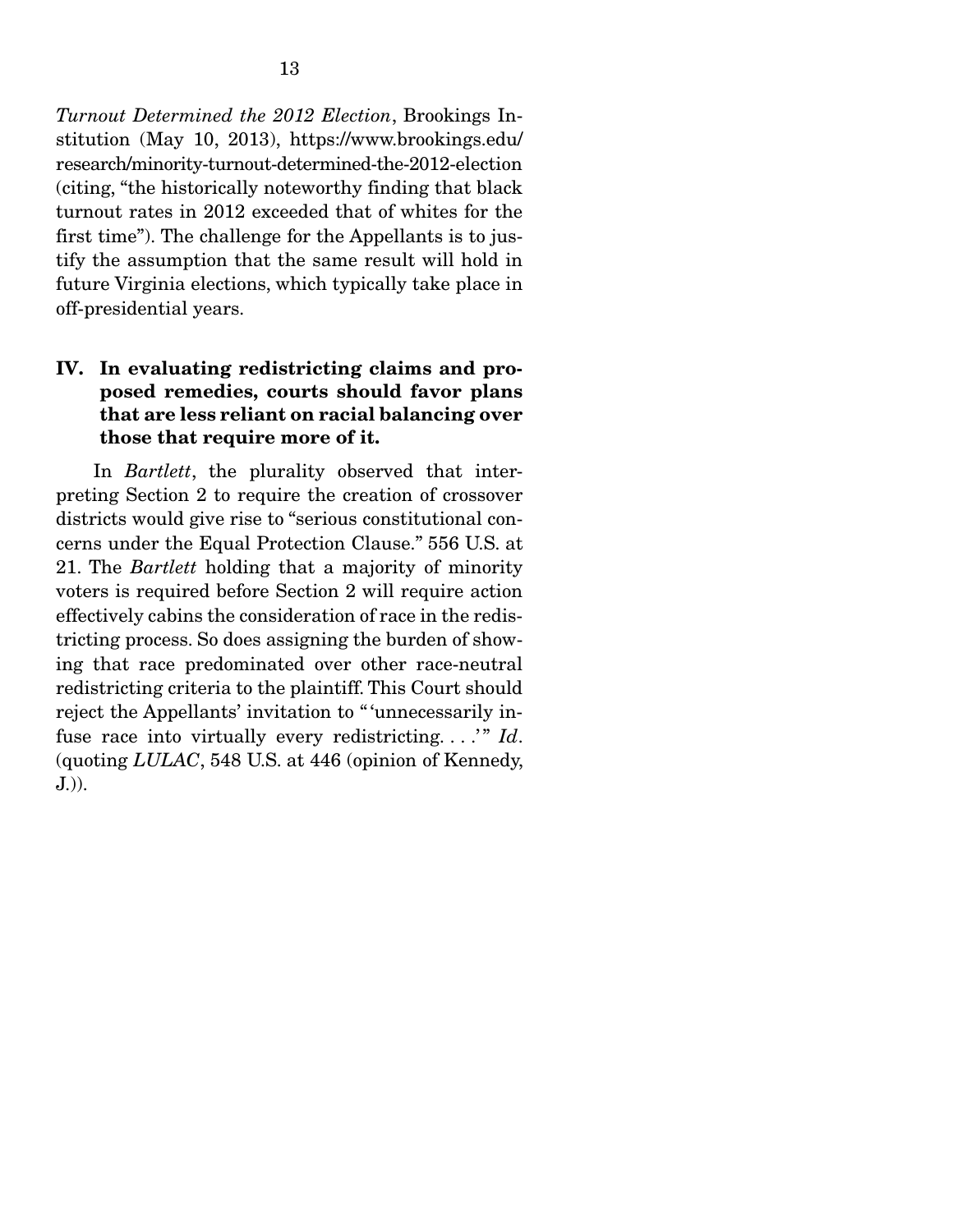## A. Requiring a minority group to show that it can be a majority in a single-member district is minimally race-conscious.

 In *Gingles*, this Court established a common-sense, minimally race-conscious test for drawing majorityminority districts. In particular, under that test, a reviewing court looks at whether a minority group can "demonstrate that it is sufficiently large and geographically compact to constitute a majority in a singlemember district." 478 U.S. at 50. As the plurality explained in *Bartlett*, requiring the minority group to show that it can be a majority in a single-member district is firmly grounded in the statutory language and by prudential considerations. 556 U.S. at 11.

 In pertinent part, Section 2 of the Voting Rights Act focuses on voting qualifications, standards, practices, and procedures that give minorities "less opportunity than other members of the electorate to . . . elect representatives of their choice." 52 U.S.C. § 10301(b). Section 2 is not offended by voting practices that give minorities the same opportunity to participate as others. As the plurality explained in *Bartlett*, the African-American voters in North Carolina's District 18, who were only 39% of the voting-age population, had the same opportunity as any other group of voters constituting 39% of the whole. 556 U.S. at 9-10. In the same way, "Section 2 does not impose on those who draw election districts a duty to give minority voters the most potential, or the best potential, to elect a candidate by attracting [white] crossover voters." *Id*. at 15.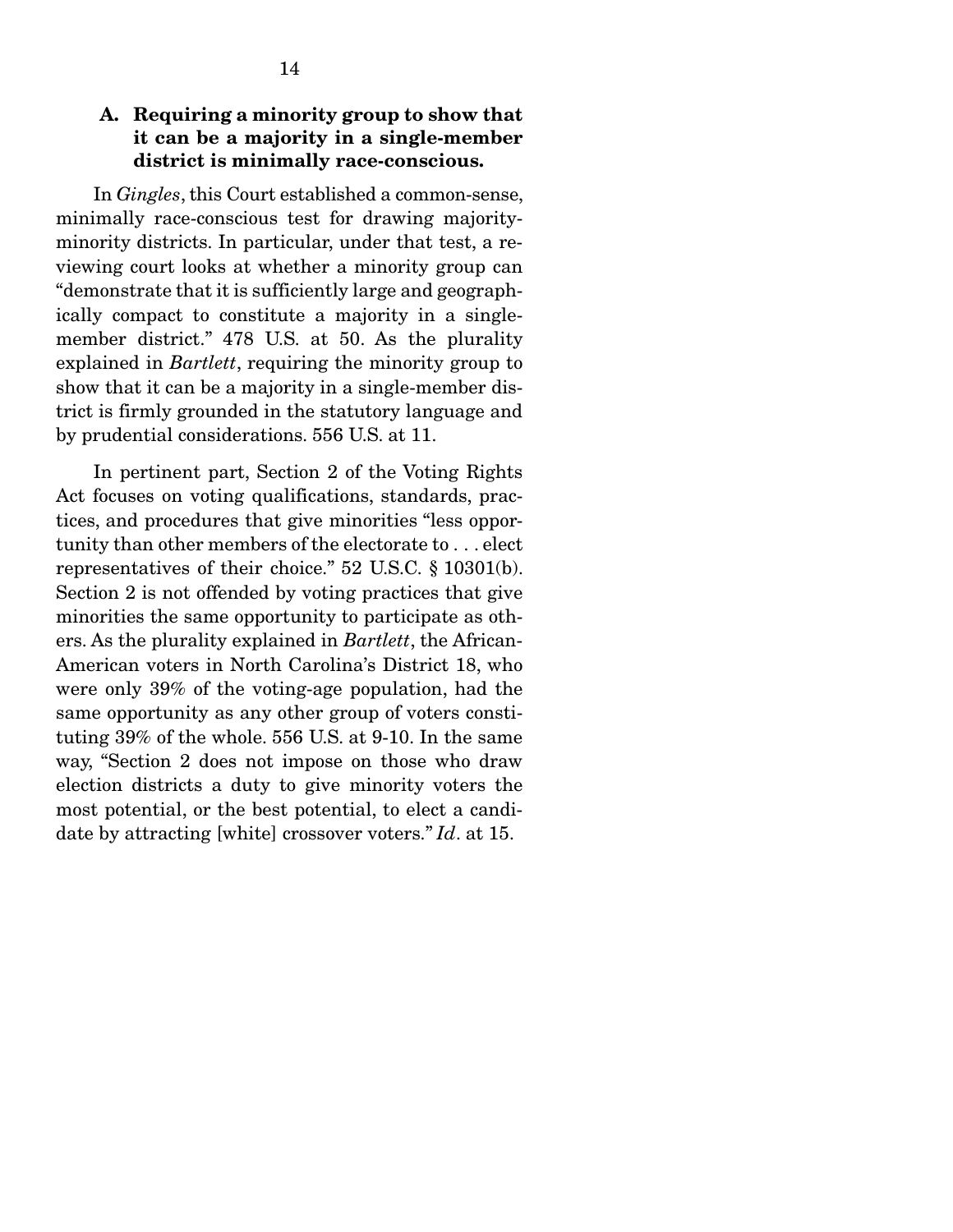Moreover, a straightforward *Gingles* analysis is far easier for plan drafters and courts to apply. See *id*. at 17 ("The rule draws clear lines for courts and legislatures alike."). As the *Bartlett* plurality explained, "[d]etermining whether a  $\S 2$  claim would lie – i.e., determining whether potential districts could function as crossover districts – would place courts in the untenable position of predicting many political variables and tying them to race-based assumptions." *Id*. More particularly, courts and legislators would have to answer questions like:

What percentage of white voters supported minority-preferred candidates in the past? How reliable would the crossover votes be in future elections? What types of candidates have white and minority voters supported together in the past and will those trends continue? Were past crossover votes based on incumbency and did that depend on race? What are the historical turnout rates among white and minority voters and will they stay the same?

*Id*. To answer those questions, legislatures and courts would have to make predictive judgments based on political and racial data that may not be complete.<sup>2</sup>

 The goal of the inquiry the Appellants seek would be to put no more minority voters in a district than needed to allow them to elect the candidate of their

<sup>&</sup>lt;sup>2</sup> Redistricting commissions would face the same difficulties, and there is no reason to believe a commission would do any better than legislators or courts.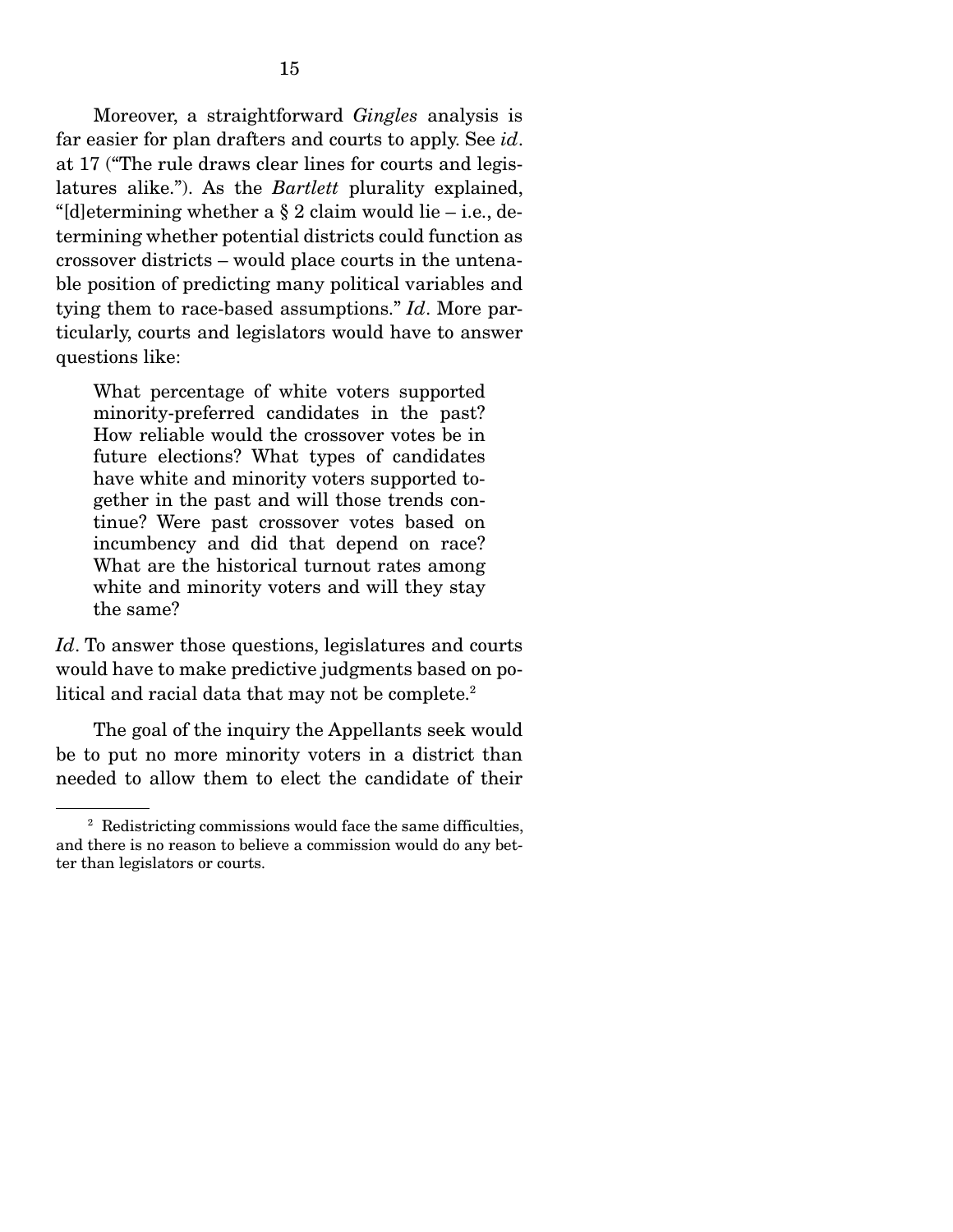choice. The answer would differ for each district turning on, among other things, the degree of white crossover voting. And the solution for one district might not be the solution for another.

## B. The first *Gingles* criterion aids in grounding representative districts where people live.

In addition to its being well grounded statutorily and prudentially, applying the first *Gingles* criterion has the benefit of drawing districts where people live. Put simply, if a geographically compact minority community is large enough to be a majority in a singlemember district, a district should be drawn around it. And, it should make no difference whether that minority community is more than 50% African-American or some higher percentage. If the district is drawn where people live, that should suffice for the Voting Rights Act.

 That may be easier to do in urban areas than in rural because population is more concentrated there. As a result, urban districts are generally more compact than rural ones. Whether urban or rural, though, drawing districts where people live implicitly recognizes communities of interest. In *Miller*, this Court included "respect for political subdivisions or communities defined by actual shared interests" in the list of traditional race-neutral redistricting considerations that should guide the process. 515 U.S. at 916. One would think that people who live in a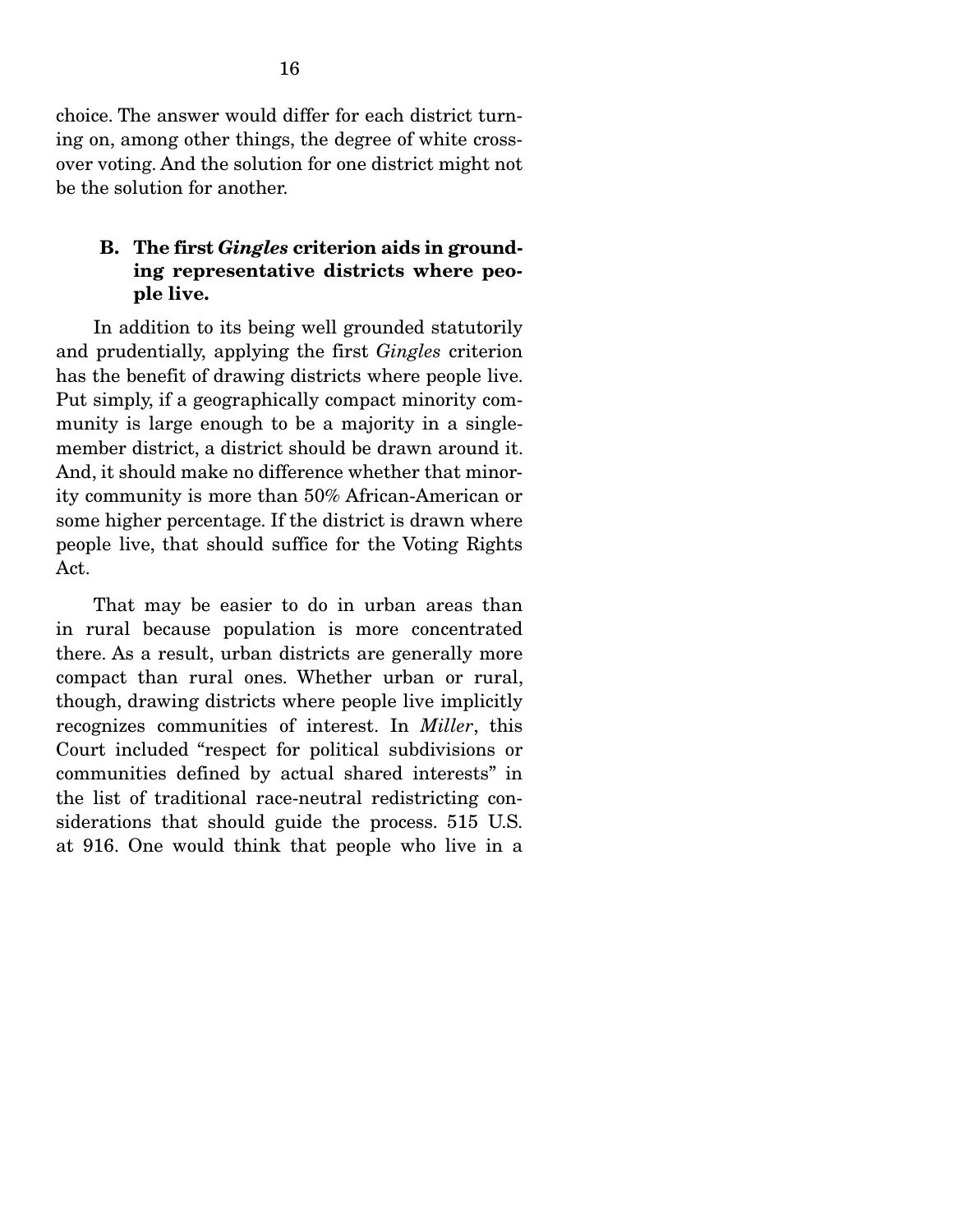neighborhood, community, or region share some underlying interests even if they disagree politically.

## C. The burden to show that race predominated over other traditional redistricting factors minimizes the intrusiveness of race in the process.

As noted above, the burden to show that race predominated over traditional redistricting principles rests on the plaintiff. Softening that burden in any way allows for additional federal litigation over redistricting that facilitates "a serious intrusion on the most vital of local functions." *Miller*, 515 U.S. at 915. The views the United States set forth in its *amicus* brief offer only an invitation to soften the burden on redistricting plaintiffs and shift it to redistricting defendants. That invitation will further judicial intrusion into reapportionment, which is "primarily the duty and responsibility of the State." *Id*. (quoting *Chapman v. Meier*, 420 U.S. 1, 27 (1975)).

The United States starts well, but its suggestion of vacatur and remand is not well-grounded. As the United States notes, the Appellants "err insofar as they suggest that the predominance standard is satisfied merely by evidence that a racial target was used in drawing the districts, without a showing that the target predominantly drove those lines." Br. for the United States as *Amicus Curiae* Supporting Vacatur in Part and Affirmance in Part, No. 15-680, at 12 (citing Br. of Appellants at 20-21). But, vacatur and remand are not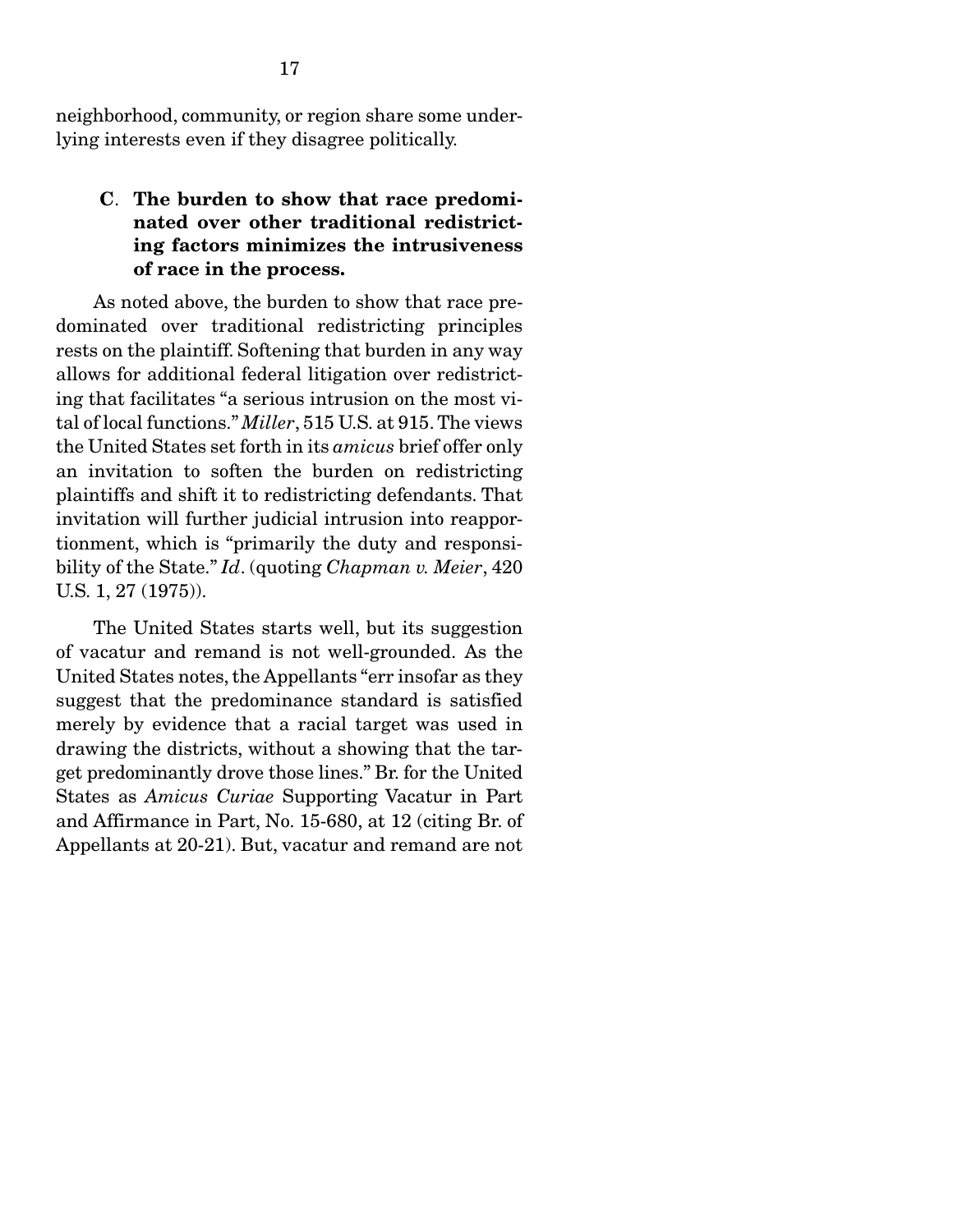warranted. In the first place, the three-judge court rendered its decision after a four-day bench trial that included the consideration of oral testimony and documentary exhibits. In addition the three-judge court took advantage of its opportunity to hear testimony to make credibility determinations that are entitled to respect on appeal. Vacatur and remand will simply grind the dust finer.

In addition, the complaints of the United States about the district court's reasoning are an exercise in nit-picking. It criticizes the district court for looking for an "*actual* conflict between traditional redistricting criteria and race." Br. for the United States at 16 (quoting J.S. App. at 30a). But, absent an actual conflict, the likelihood that race would predominate over those other criteria is slim to none. See *id*. at 18 (The claimed error "may have limited significance."). In addition, it shifts the burden to the State to show that it did not rely on racial data in an arena where race and politics are closely aligned. *Id*. at 19. That suggestion fails to accord the State the presumption of good faith to which it is entitled. Finally, when the United States asks the district court to look at every population shift that accompanied the reapportionment, it only adds to the intrusiveness that will give hope to future litigants who desire a BVAP of 51.7% instead of 52%.

The proper approach is that outlined in *Miller*:

The distinction between being aware of racial considerations and being motivated by them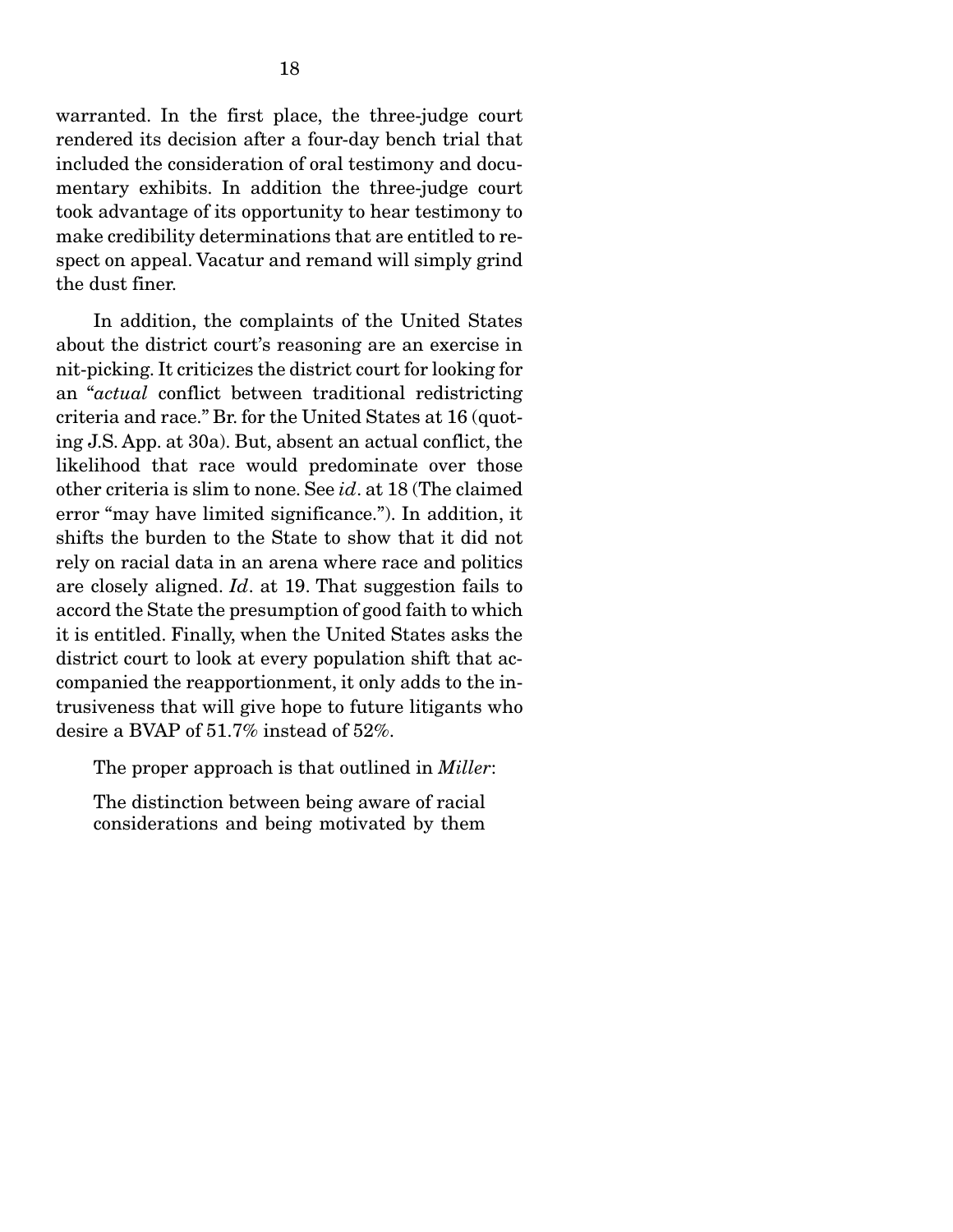may be difficult to make. This evidentiary difficulty, together with the sensitive nature of redistricting and the presumption of good faith that must be accorded legislative enactments, requires courts to exercise *extraordinary caution* in adjudicating claims that a state has drawn district lines on the basis of race.

515 U.S. at 916 (emphasis added). Neither the Appellants nor the United States offer the requisite degree of caution. Their proposed racially-motivated intrusion into a core state function should be rejected.

### D. To implement relief in this and future cases like it will require an unconstitutional degree of racial microbalancing.

 The alternative offered by the Appellants offers none of the advantages of limited race-consciousness and statutory consistency. To give Appellants the districts they want would require plan drafters to engage in precise racial and political calculations. Those calculations threaten to treat white voters as pawns for racial balancing. Drawing such districts is hard enough for legislators to do; the task should not be undertaken by courts.

*Amici* note that "[n]othing in § 2 grants special protection to a minority group's right to form political coalitions." *Bartlett*, 556 U.S. at 15. Rather, minority voters are entitled only to equal treatment, and they "are not immune from the obligation to pull, haul and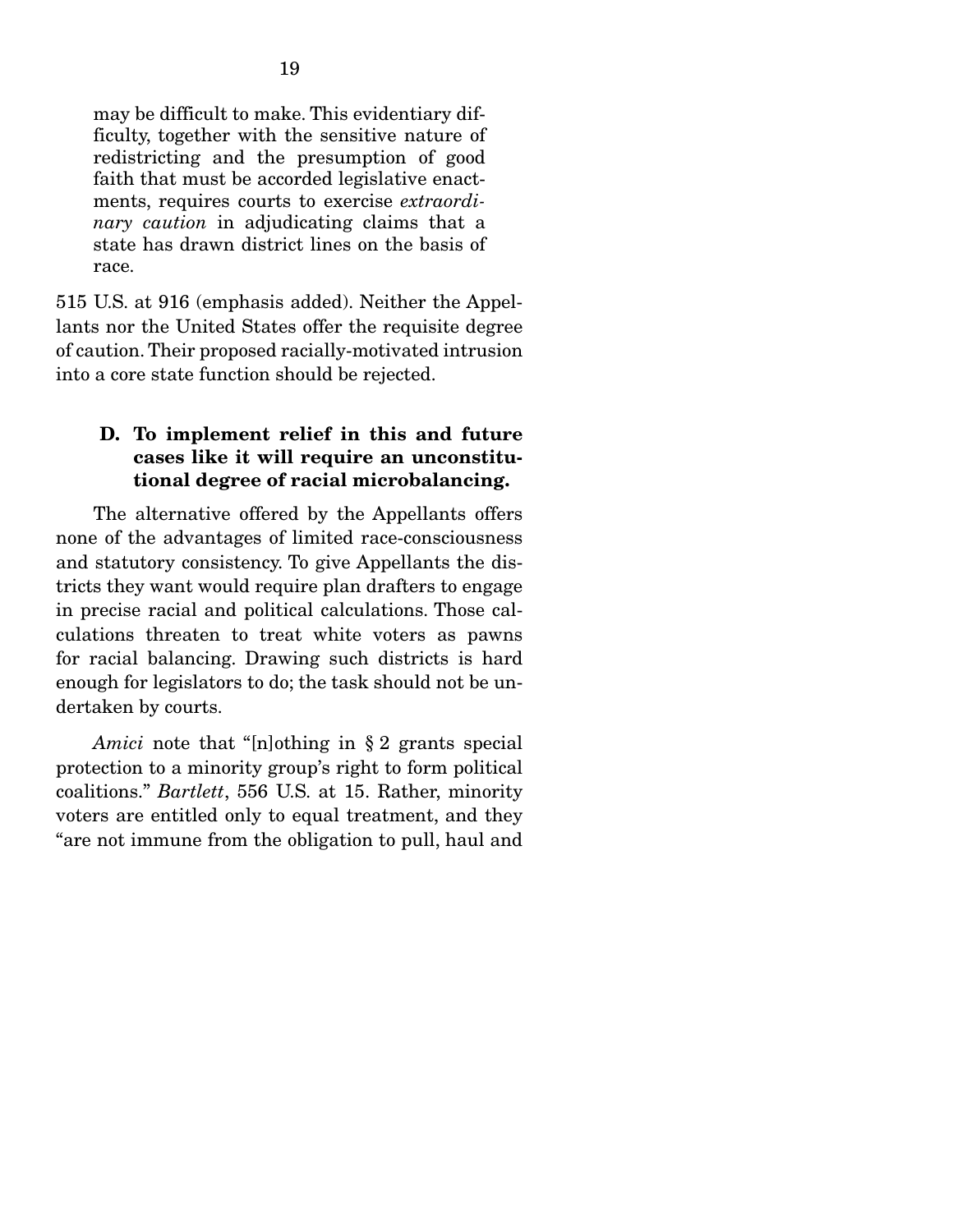trade to find common political ground." *Johnson v. De Grandy*, 512 U.S. 997, 1020 (1994).

 To the extent that the Appellants wish to maintain the same number of majority-minority districts that the General Assembly created, albeit with lower BVAP in each of them, they implicitly seek the creation of crossover, influence, or coalition districts. But, Section 2 "does not mandate creating or preserving crossover districts." *Bartlett*, 556 U.S. at 23 (plurality op.). Likewise, Section 2 does not require the creation of influence districts. *Id*. at 13 (citing *LULAC*, 548 U.S. at 445 (opinion of Kennedy, J.)). Accordingly, the Appellants' claim lacks any statutory support.

 Moreover, to engage in the sophisticated analysis of voting results that the Appellants desire would require precise racial and political balancing. The district would have to remain both a majority-minority district and a performing Democratic district. Otherwise, the district would not "perform" as hoped. *Cf. Bartlett*, 556 U.S. at 16 (noting how the creation of crossover districts is in "serious tension" with the third *Gingles* criterion).

 Leaving aside the political calculations, the racial ones would require adding African-Americans and approximately the same number of white people to maintain the total population balance. That number might have to be adjusted upward or downward to compensate for any racial difference in voting-age population. Finally, one would have to look at the political results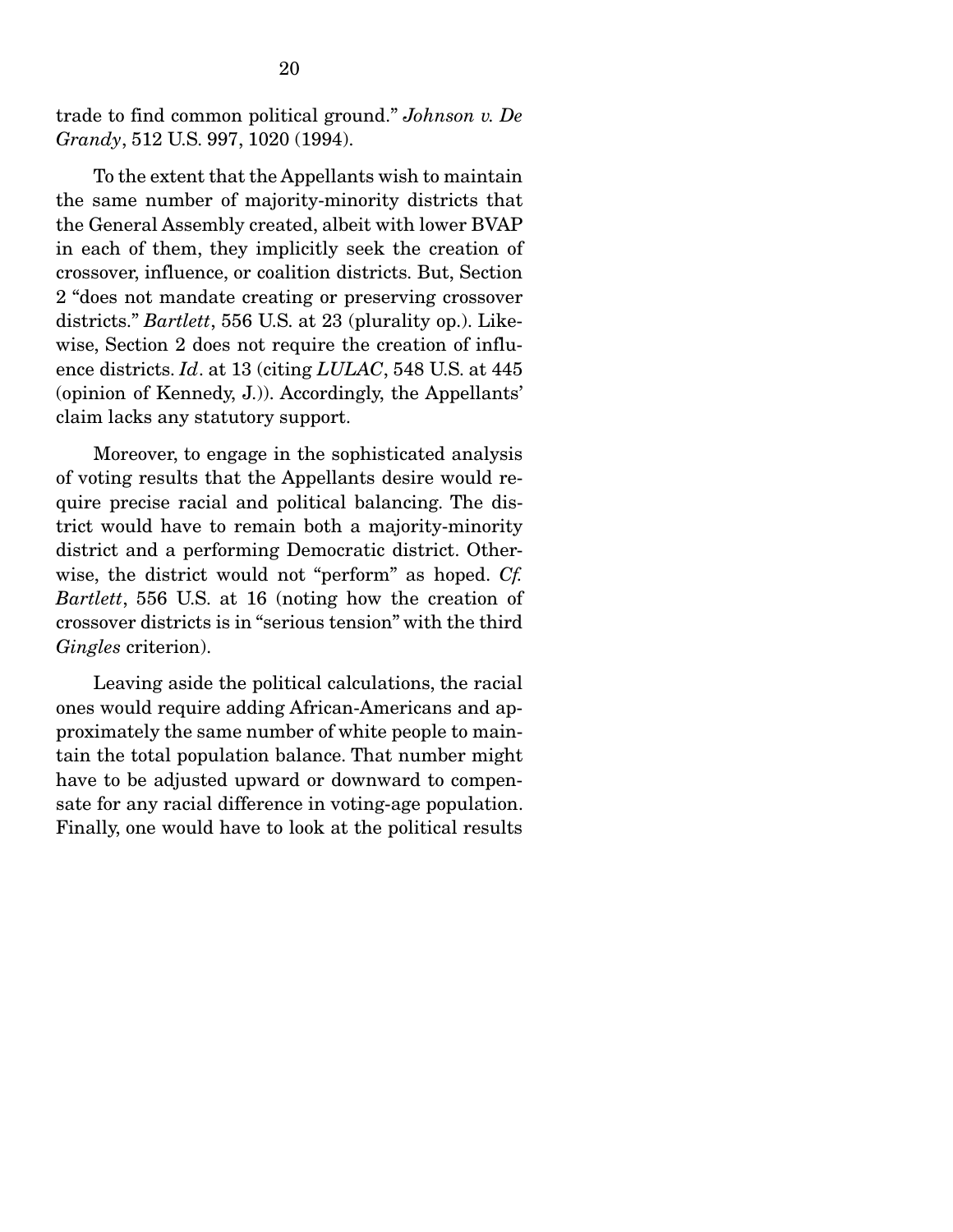in the voting tabulation districts to make sure that Republican voters do not swamp the Democrats.

 In this calculation, all that matters is the percentage of African-Americans in the district. The white voters put into the district are put there because of their race in order to balance out the political demographics. That is just as pernicious as putting African-Americans into a district because of their race. And, the largely zero-sum nature of legislative redistricting makes this practice all the more likely.

 Finally, the calculations are time-bound because the distribution of voters and voting behavior changes with time. *Amici* note that all of the majority-minority districts in Virginia were underpopulated, some seriously, coming into the cycle. Each census shows how, within each state and most localities, the distribution of population has changed. At the very least, that population will need to be reallocated among the districts. Furthermore, voting turnout and behavior changes with the identity of candidates, the issues, and the fortunes of the parties.

 Put simply, it is far more difficult, and requires far more racial tuning, to engage in a district-by-district analysis of racial voting patterns so that only the right number of African-American voters is placed in the district than it is to create a majority-minority district. Thus far, and in Virginia, *Amici* have presumed that only one large minority group is involved. If there is more than one such minority group, to say nothing of the nonminority group, gerrymandering will have to be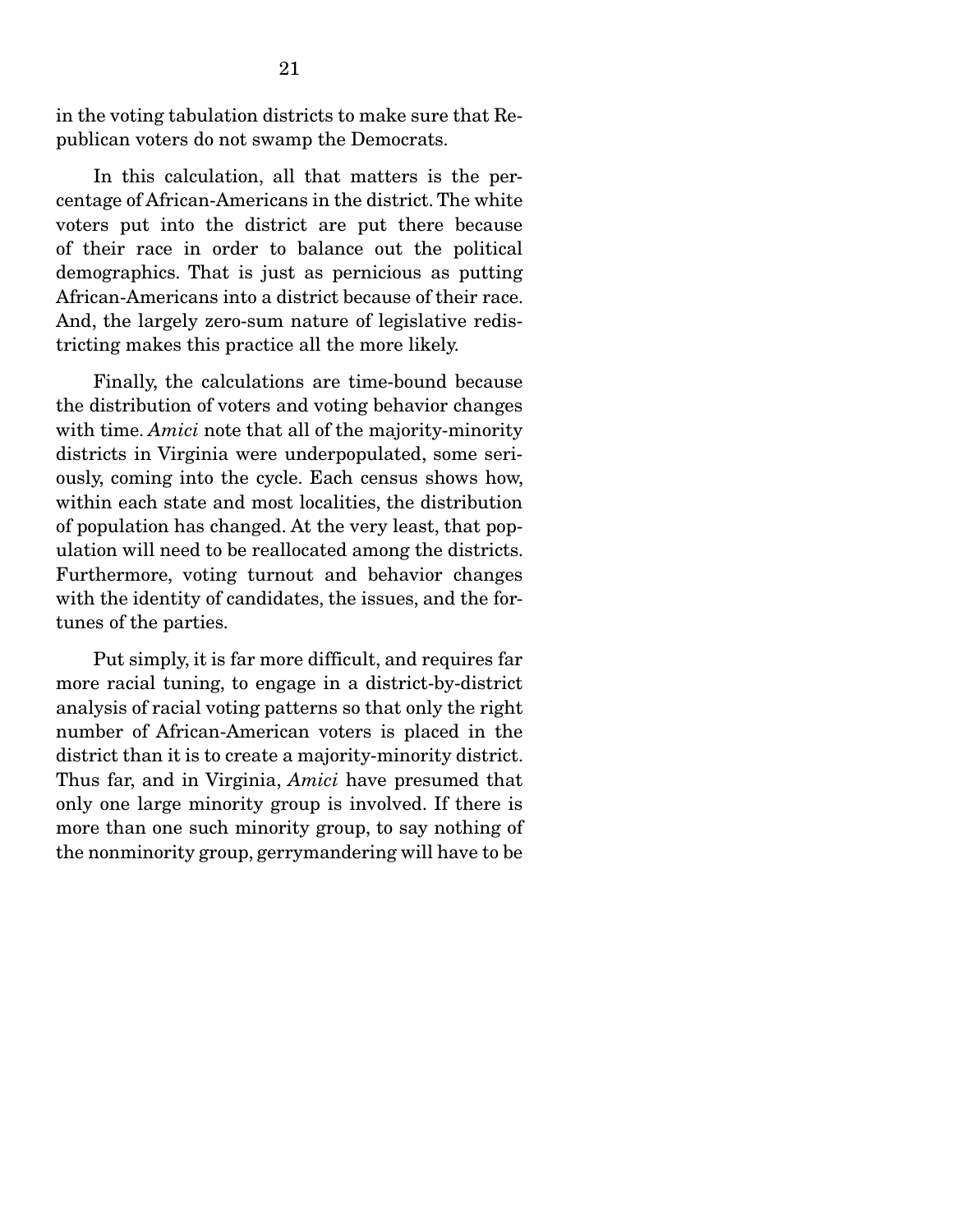considered for all of them. That complicates the work of plan drafters and reviewing courts and drives it in a completely incoherent way.

### E. Appellants' proposed solution promises nationwide chaos in redistricting.

 In addition to entailing far more racial sorting, the Appellants' view promises nationwide chaos in redistricting. As the plurality noted in *Bartlett*, the nationwide scope of Section 2 "[h]eighten[ed its] concerns" with the judicial manageability of the standard. 556 U.S. at 18. In every district in the country that contains a minority population, those charged with drawing representative districts in states, counties, municipalities, and boards of education will not be able to look just for minority communities that might constitute a majority in a single-member district. They will have to look at each minority community and consider whether there are enough majority Democrats to put together with them in the hope that a majority will be produced.3

 In any event, mandating that majority-minority districts contain no more minority voters than necessary is likely to result in far more Section 2 litigation. A redistricting official who does not put the right

<sup>&</sup>lt;sup>3</sup> *Amici* note that, in the past, the received wisdom was that putting a significant number of minority voters, but not enough to gather the right number of crossover voters, in a district would be enough to win the Democratic primary and lose in the general election.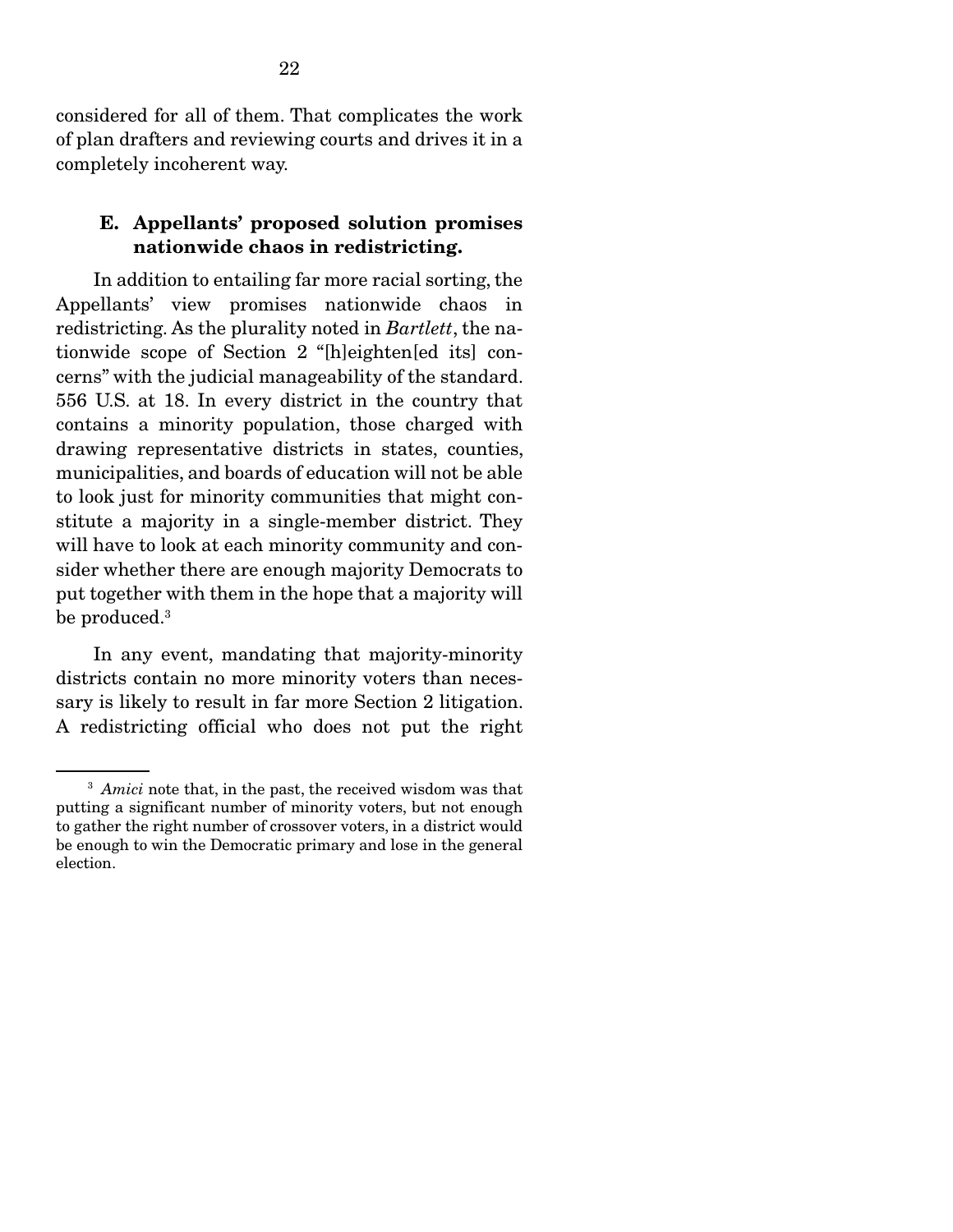number of minority voters in a district or move the unneeded minority voters to the right district the minority community wants will be sued. And, the minority community is not always unified in this regard; those who disagree with the redistricting official's decisions will file suit, and those who agree will remain silent. In those lawsuits, courts will have to listen to experts tell them precisely how many minority voters are needed in the district to elect a Democrat.

 In every one of these jurisdictions, courts will have to decide who is the kingmaker. They will get claims to kingmaker status from both minority groups and the majority. For a court to decide between them would entail the protection of one racial group instead of the other. That is hardly consistent with "the equal protection of the laws" to which the Constitution entitles each of us. U.S. Const. amend. XIV.

## V. Appellants improperly seek to use the Voting Rights Act for political purposes.

The Appellants seek to put the Voting Rights Act to use in serving the institutional interests of the Democratic Party. This Court should not "transform the Voting Rights Act from a law that removes disadvantages based on race, into one that creates advantages for political coalitions that are not so defined." *Hall v. Virginia*, 385 F.3d 421, 431 (4th Cir. 2004).

 That is not just upside down, it is inconsistent with the statute and this Court's decisions. In pertinent part, a violation of Section 2 is established if the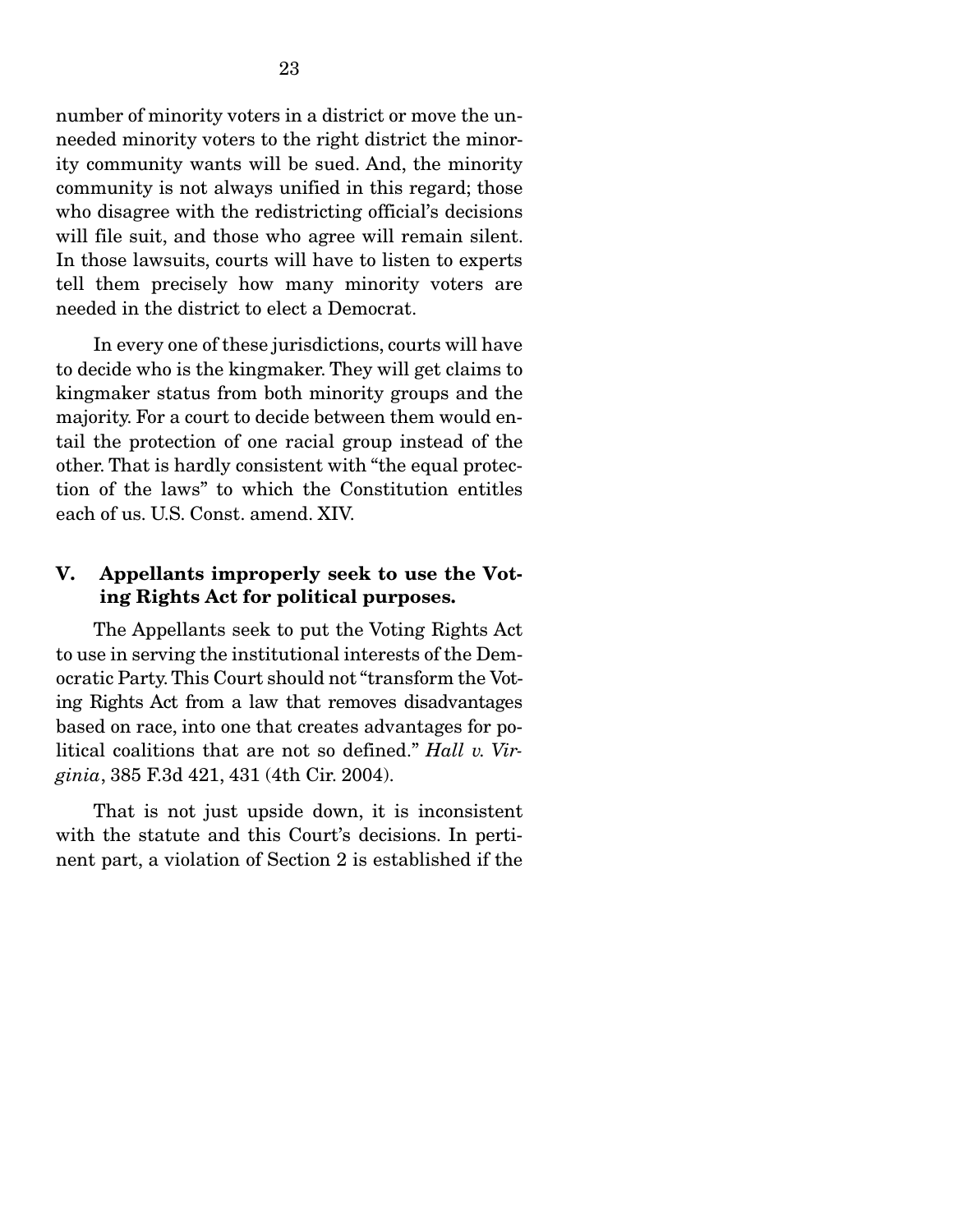24

litical process. 52 U.S.C. § 10301(b). "Granting minorities a right to rearrange districts so that their political coalition will usually win has nothing to do with equal opportunity, but is preferential treatment afforded to no others." Michael A. Carvin & Louis K. Fisher, "*A Legislative Task*"*: Why Four Types of Redistricting Challenges Are Not, or Should Not Be, Recognized by Courts*, 4 Election L.J. 2, 17 (2005) (citing *De Grandy*, 512 U.S. at 1020).

 Nothing in the statute requires one race to have a greater opportunity than others.<sup>4</sup> "Nothing in  $\S 2$ grants special protection to a minority group's right to form political coalitions." *Bartlett*, 556 U.S. at 15. In *Bartlett*, the plurality observed that the minority voters who made up 39% of the district's voting-age population had the same ability to control the outcome of an election as any other group of voters "with the same relative voting strength." *Id*. at 14.

 Significantly, the Appellants seek to further their own interests to the exclusion of the legislative majority. This is particularly true in the House of Delegates, where its plan received overwhelming support from both parties. In any event, a political minority loses its

<sup>4</sup> *Amici* recognize that "[s]tates that wish to draw crossover districts are free to do so where no other prohibition exists." *Bartlett*, 556 U.S. at 24. They note, however, that the creation of a less than majority-minority crossover, coalition, or influence district is a core political decision designed to maximize Democratic electoral prospects. It makes no sense whatsoever to require Republicans to do the political work of Democrats.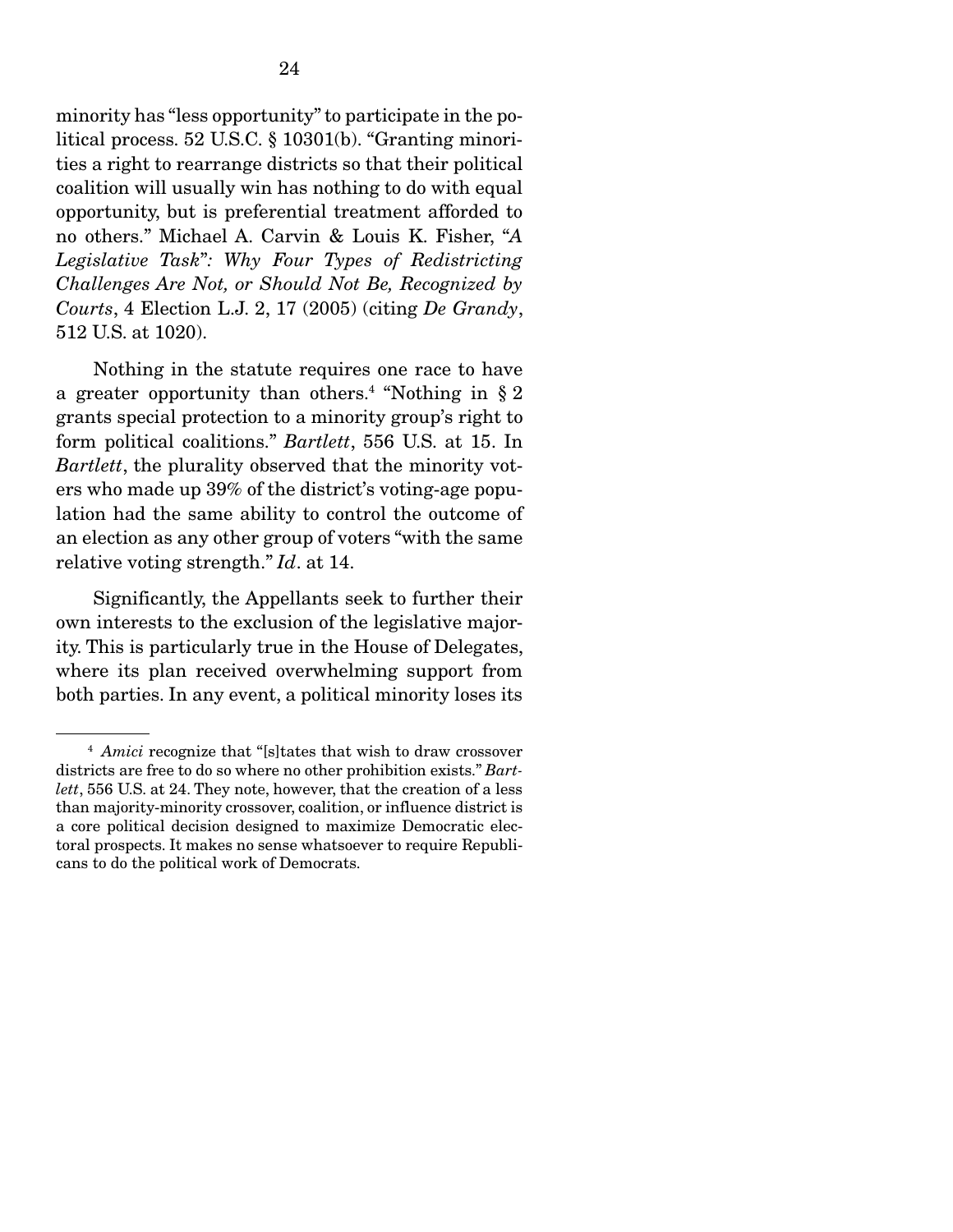majority status as the result of an election. This Court should not reward political failure. *Cf. Whitcomb v. Chavis*, 403 U.S. 124, 153 (1971) (finding no vote dilution claim when a minority group "along with all other Democrats, suffers the disaster of losing too many elections").

 Separate and apart from that, the Voting Rights Act was meant to address race, not political party affiliation. President Lyndon Johnson focused on ending practical barriers to minority voting, which he identified and divided into three categories: (1) technical (e.g., poll taxes), (2) noncooperation, and (3) subjective (e.g., literacy tests). See Message from the President of the United States Related to the Right to Vote, 89th Cong., 1st Sess. (1965). When he spoke to a special joint-session of Congress, President Johnson observed, "[W]e met here tonight as Americans – *not as Democrats or Republicans* – we are met here as Americans to solve that problem" of assuring equal rights for African-Americans. *Id*. (emphasis added).

 This Court should heed President Johnson's exhortation and refrain from doing political work for one party or the other. The political parties do not, or should not, need this Court's help.

#### **CONCLUSION**

--------------------------------- ---------------------------------

 For the reasons stated by the Appellees and this *amicus* brief, this Court should affirm the decision of